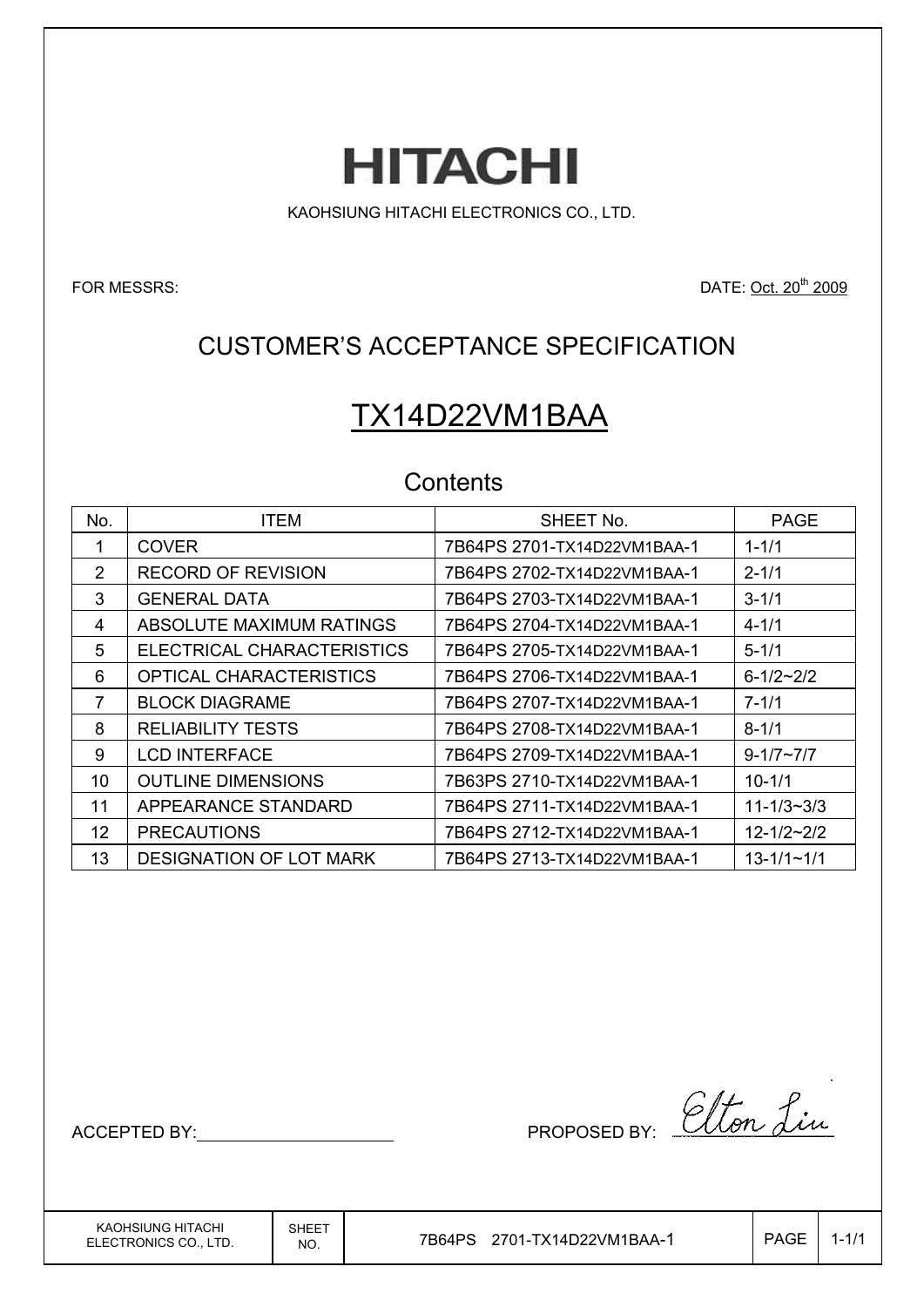|                       | 2. RECORD OF REVISION |       |                             |      |           |
|-----------------------|-----------------------|-------|-----------------------------|------|-----------|
| DATE                  | SHEET No.             |       | <b>SUMMARY</b>              |      |           |
|                       |                       |       |                             |      |           |
|                       |                       |       |                             |      |           |
|                       |                       |       |                             |      |           |
|                       |                       |       |                             |      |           |
|                       |                       |       |                             |      |           |
|                       |                       |       |                             |      |           |
|                       |                       |       |                             |      |           |
|                       |                       |       |                             |      |           |
|                       |                       |       |                             |      |           |
|                       |                       |       |                             |      |           |
|                       |                       |       |                             |      |           |
|                       |                       |       |                             |      |           |
|                       |                       |       |                             |      |           |
|                       |                       |       |                             |      |           |
|                       |                       |       |                             |      |           |
|                       |                       |       |                             |      |           |
|                       |                       |       |                             |      |           |
|                       |                       |       |                             |      |           |
|                       |                       |       |                             |      |           |
|                       |                       |       |                             |      |           |
|                       |                       |       |                             |      |           |
|                       |                       |       |                             |      |           |
|                       |                       |       |                             |      |           |
|                       |                       |       |                             |      |           |
|                       |                       |       |                             |      |           |
|                       |                       |       |                             |      |           |
|                       |                       |       |                             |      |           |
|                       |                       |       |                             |      |           |
|                       |                       |       |                             |      |           |
|                       |                       |       |                             |      |           |
|                       |                       |       |                             |      |           |
|                       |                       |       |                             |      |           |
|                       |                       |       |                             |      |           |
|                       |                       |       |                             |      |           |
|                       |                       |       |                             |      |           |
|                       |                       |       |                             |      |           |
|                       |                       |       |                             |      |           |
|                       |                       |       |                             |      |           |
|                       |                       |       |                             |      |           |
|                       |                       |       |                             |      |           |
| KAOHSIUNG HITACHI     |                       | SHEET |                             |      |           |
| ELECTRONICS CO., LTD. |                       | NO.   | 7B64PS 2702-TX14D22VM1BAA-1 | PAGE | $2 - 1/1$ |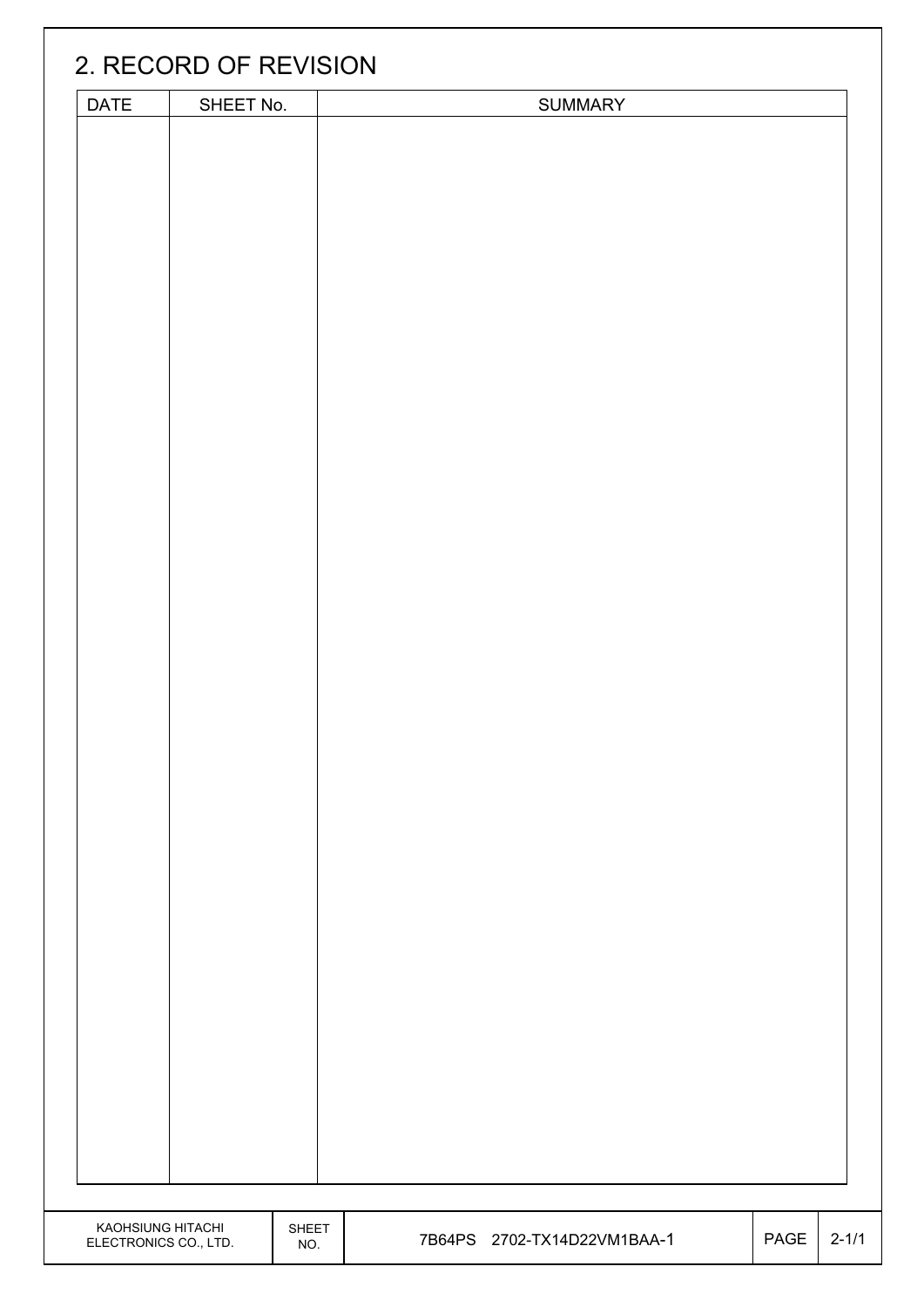## 3. GENERAL DATA

### 3.1 DISPLAY FEATURES

This module is a 5.7" QVGA of 4:3 format amorphous silicon TFT. The pixel format is vertical stripe and sub pixels are arranged as R (red), G (green), B (blue) sequentially. This display is RoHS compliant, COG (chip on glass) technology and LED backlight are applied on this display.

| Part Name                      | TX14D22VM1BAA                                                                                            |
|--------------------------------|----------------------------------------------------------------------------------------------------------|
| <b>Module Dimensions</b>       | 131.0(W) mm x 102.2(H) mm x 7.1 (D) mm typ.                                                              |
| LCD Active Area                | 115.2(W) mm x 86.4(H) mm                                                                                 |
| <b>Pixel Pitch</b>             | $0.36$ (W) mm x $0.36$ (H) mm                                                                            |
| Resolution                     | 320 x 3(RGB)(W) x 240(H) dots                                                                            |
| <b>Color Pixel Arrangement</b> | R, G, B Vertical stripe                                                                                  |
| LCD Type                       | Transmissive Color TFT; Normally White                                                                   |
| Display Type                   | <b>Active Matrix</b>                                                                                     |
| Number of Colors               | 262k Colors                                                                                              |
| <b>Backlight</b>               | 15 LEDs (3 series x 5)                                                                                   |
| Weight                         | 150g                                                                                                     |
| Interface                      | C-MOS; 18-bit RGB; 40 pins                                                                               |
| Power Supply Voltage           | 3.3V for LCD; 12V for Backlight                                                                          |
| Power Consumption              | 0.27 W for LCD;0.72 W for Backlight                                                                      |
| <b>Viewing Direction</b>       | 6 o'clock (without image inversion and least brightness change)<br>12 o'clock (contrast peak located at) |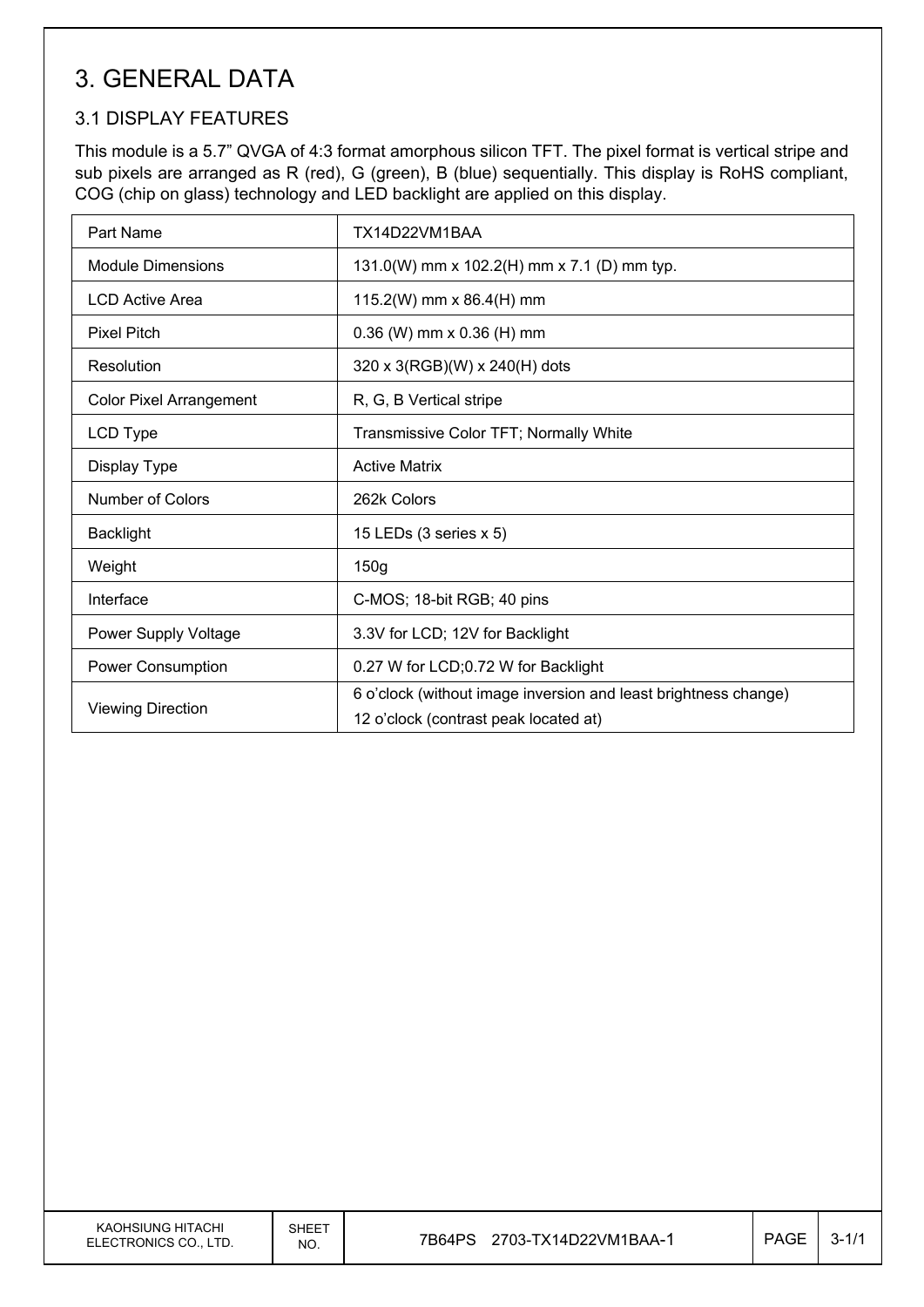## 4. ABSOLUTE MAXIMUM RATINGS

 $\overline{\phantom{a}}$ 

| Item                           | Symbol | Min.                     | Max.      | Unit              | Remarks                  |
|--------------------------------|--------|--------------------------|-----------|-------------------|--------------------------|
| <b>Supply Voltage</b>          | VDD    | $-0.3$                   | 5         |                   |                          |
| Input Voltage of Logic         | VI     | $-0.3$                   | $VDD+0.3$ |                   | Note 1                   |
| <b>Operating Temperature</b>   | Top    | $-20$                    | 70        | $^{\circ}$ C      | Note 2                   |
| Storage Temperature            | Tst    | $-30$                    | 80        | $^{\circ}$ $\cap$ | Note 2                   |
| <b>Backlight Input Voltage</b> | VLED   | $\overline{\phantom{a}}$ | 14.5      |                   | $\overline{\phantom{0}}$ |

Note 1: The rating is defined for the signal voltages of the interface such as CLK, DE, Hsync, Vsync, MODE, U/D, L/R and RGB data bus.

Note 2: The maximum rating is defined as above based on the temperature on the panel surface, which might be different from ambient temperature after assembling the panel into the application. Moreover, some temperature-related phenomenon as below needed to be noticed:

- Background color, contrast and response time would be different in temperatures other than  $25^{\circ}$ C.

- Operating under high temperature will shorten LED lifetime.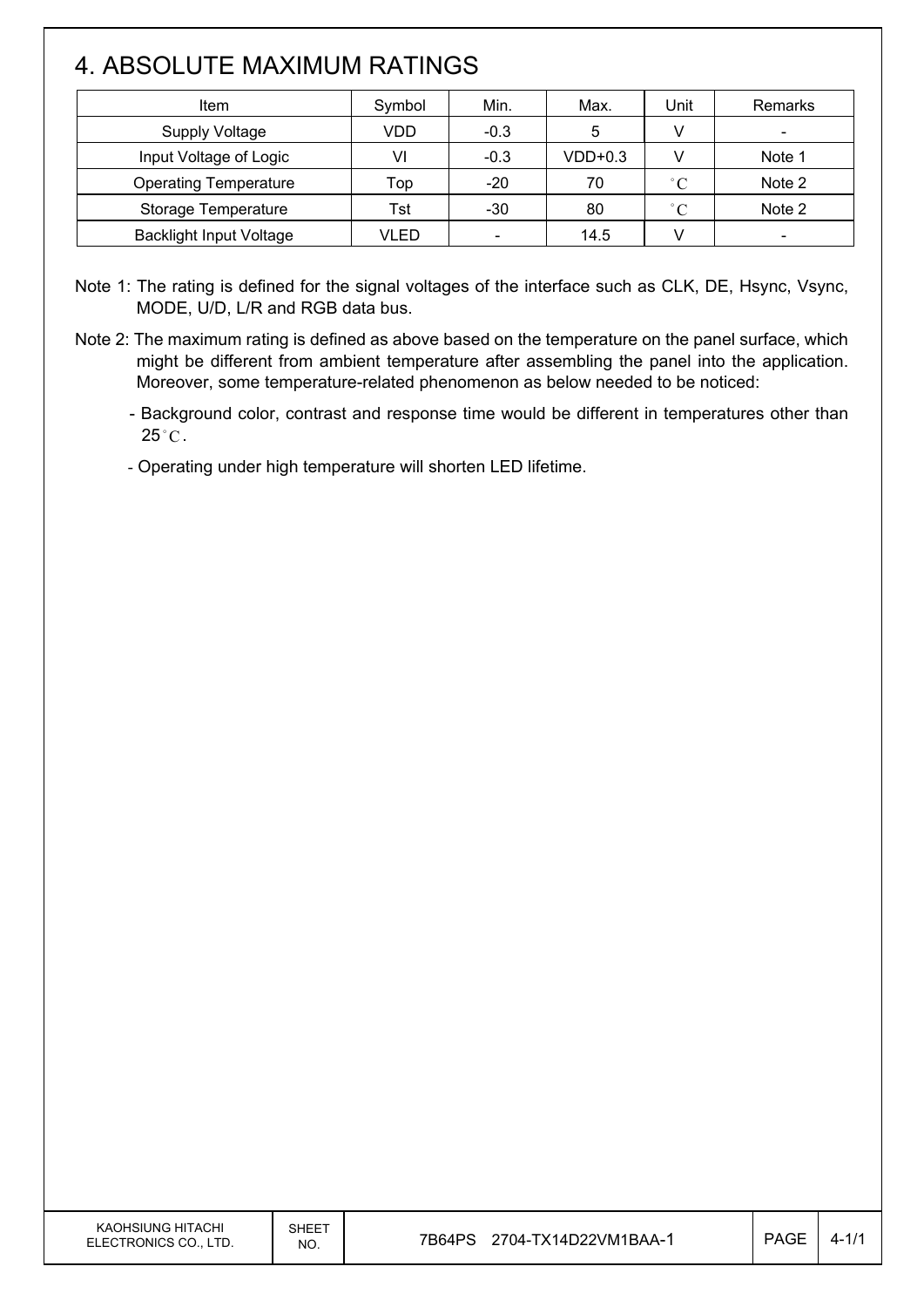# 5. ELECTRICAL CHARACTERISTICS

### 5.1 LCD CHARACTERISTICS

 $\mathsf{I}$ 

| LUD UNARAUTERIOTIUS<br>$T_a = 25$ °C, VSS = 0V |            |           |            |                          |        |            |         |  |
|------------------------------------------------|------------|-----------|------------|--------------------------|--------|------------|---------|--|
| Item                                           | Symbol     | Condition | Min.       | Typ.                     | Max.   | Unit       | Remarks |  |
| Power Supply Voltage                           | VDD.       |           | 3.0        | 3.3                      | 3.6    | V          |         |  |
|                                                |            | "H" level | 0.7VDD     | $\blacksquare$           | VDD    |            |         |  |
| Input Voltage of Logic                         | VI         | "L" level | <b>VSS</b> | $\overline{\phantom{a}}$ | 0.3VDD | v          | Note 1  |  |
| Power Supply Current                           | <b>IDD</b> | VDD=3.3V  |            | 57                       | 75     | mA         | Note 2  |  |
| <b>Vsync Frequency</b>                         |            |           | 54         | 60                       | 66     | Hz         |         |  |
| <b>Hsync Frequency</b>                         | $f_H$      |           | 14.20      | 15.68                    | 17.35  | <b>KHz</b> |         |  |
| <b>CLK Frequency</b>                           | J CLK      |           | 5.79       | 6.4                      | 7.08   | <b>MHz</b> |         |  |

Note 1: The rating is defined for the signal voltages of the interface such as DE, CLK, MODE, U/D, L/R and RGB data bus.

### 5.2 BACKLIGHT CHARACTERISTICS

| 9.2 DAUNLIUM UMARAUTERISTIUS |             |           |      |      |                          |      |         |
|------------------------------|-------------|-----------|------|------|--------------------------|------|---------|
| Item                         | Symbol      | Condition | Min. | ⊤ур. | Max.                     | Unit | Remarks |
| <b>LED Input Voltage</b>     | VLED        |           | 11.5 | 12   | 12.5                     |      | Note1   |
| <b>LED Forward Current</b>   | <b>ILED</b> |           | 50   | 60   | 70                       | mA   | Note 1  |
| LED lifetime                 |             | 60 mA     |      | 40K  | $\overline{\phantom{a}}$ | hrs  | Note 2  |

- Note 1: As Fig. 5.1 shown, LED current is around 60 mA when applying 12V VLED to the LED circuit with 249 ohm resistors.
- Note 2: The estimated lifetime is specified as the time to reduce 50% brightness by applying 60 mA at  $25^{\circ}$ C.



Note 2: An all black check pattern is used when measuring IDD.  $f_v$  is set to 60 Hz. Moreover, the fuse 0.4A is applied in the circuit for IDD so that power supply's output current, 1A, is recommended to design.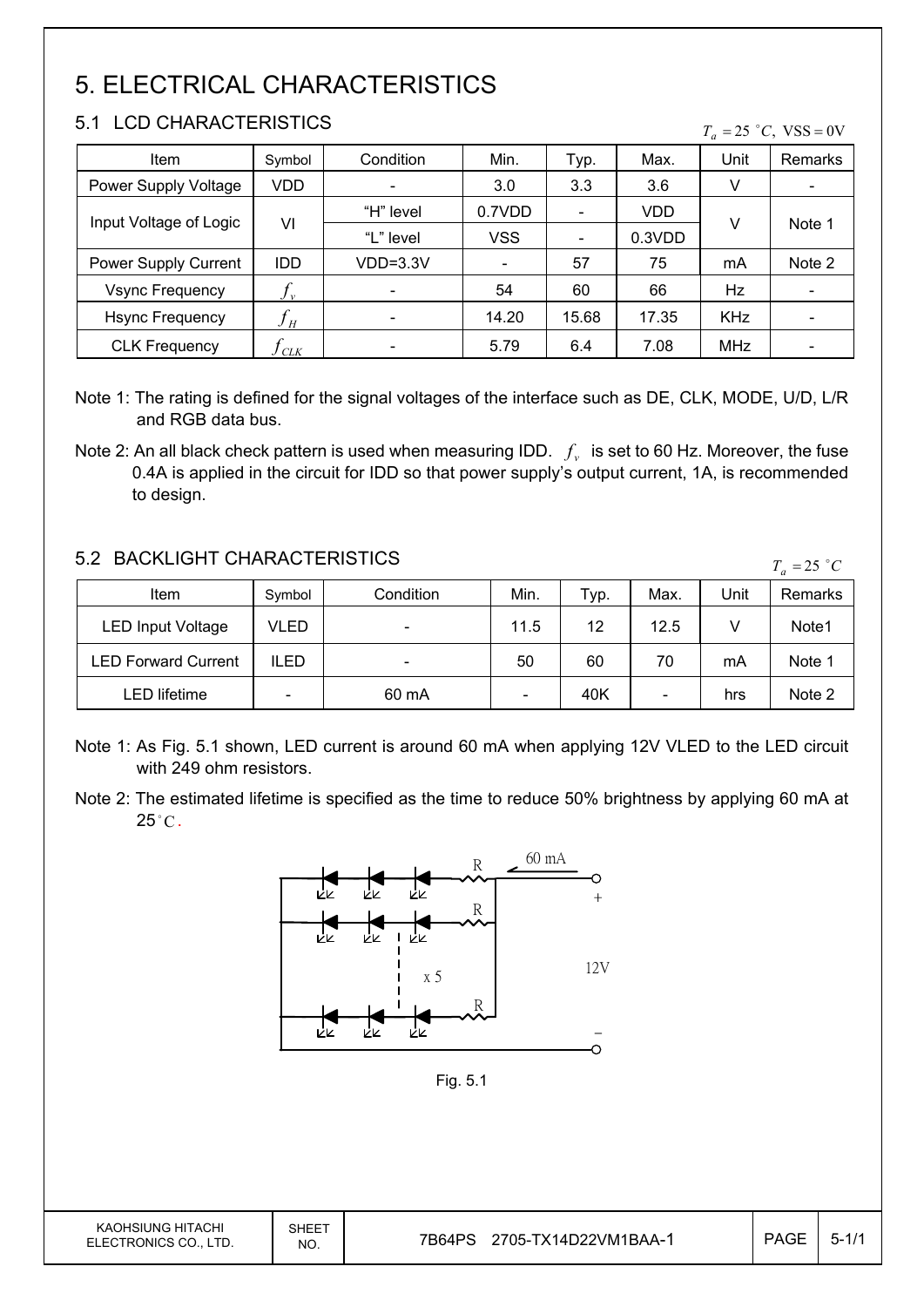## 6. OPTICAL CHARACTERISTICS

The optical characteristics are measured based on the conditions as below:

- Supplying the signals and voltages defined in the section of electrical characteristics.
- The backlight unit needs to be turned on for 30 minutes.
- The ambient temperature is 25 $^{\circ}$ C.
- In the dark room around 500~1000 lx, the equipment has been set for the measurements as shown in Fig 6.1.

|                                     |                      |                          |                                          |      |                |      | $T_a = 25 °C$ , $f_v = 60$ Hz, VDD = 3.3V |         |
|-------------------------------------|----------------------|--------------------------|------------------------------------------|------|----------------|------|-------------------------------------------|---------|
| Item                                |                      | Symbol                   | Condition                                | Min. | Typ.           | Max. | Unit                                      | Remarks |
| <b>Brightness of White</b>          |                      | $\blacksquare$           |                                          | 320  | 400            |      | cd/m <sup>2</sup>                         | Note 1  |
| <b>Brightness Uniformity</b>        |                      | $\overline{\phantom{a}}$ | $\phi = 0^{\circ}, \theta = 0^{\circ}$ , | 70   | $\blacksquare$ |      | $\%$                                      | Note 2  |
| <b>Contrast Ratio</b>               |                      | CR                       | ILED= 60 mA                              | 240  | 350            |      | $\blacksquare$                            | Note 3  |
| Response Time<br>(Rising + Falling) |                      | $T_r + T_f$              | $\phi = 0^{\circ}, \theta = 0^{\circ}$   |      | 30             |      | ms                                        | Note 4  |
| NTSC Ratio                          |                      |                          | $\phi = 0^{\circ}, \theta = 0^{\circ}$   |      | 50             |      | %                                         |         |
|                                     |                      | $\theta$ x               | $\phi = 0^\circ$ , CR $\geq 10$          | 70   | 80             |      |                                           |         |
|                                     |                      | $\theta x'$              | $\phi = 180^\circ$ , CR $\geq 10$        | 70   | 80             |      |                                           |         |
|                                     | <b>Viewing Angle</b> |                          | $\phi = 90^{\circ}$ , CR $\geq 10$       | 70   | 80             |      | Degree                                    | Note 5  |
|                                     |                      | $\theta$ y'              | $\phi = 270^\circ$ , CR $\geq 10$        | 45   | 60             |      |                                           |         |
|                                     |                      | X                        |                                          | 0.56 | 0.61           | 0.66 |                                           |         |
|                                     | Red                  | Y                        |                                          | 0.31 | 0.36           | 0.41 |                                           |         |
|                                     |                      | X                        |                                          | 0.31 | 0.36           | 0.41 |                                           |         |
| Color                               | Green                | Y                        |                                          | 0.54 | 0.59           | 0.64 |                                           |         |
| Chromaticity                        |                      | X                        | $\phi = 0^{\circ}, \theta = 0^{\circ}$   | 0.10 | 0.15           | 0.20 |                                           | Note 6  |
|                                     | Blue                 | Y                        |                                          | 0.03 | 0.08           | 0.13 |                                           |         |
|                                     |                      | X                        |                                          | 0.28 | 0.33           | 0.38 |                                           |         |
|                                     | White                | Y                        |                                          | 0.29 | 0.34           | 0.39 |                                           |         |

Note 1: The brightness is measured from the panel center point, P5 in Fig. 6.2, for the typical value.

Note 2: The brightness uniformity is calculated by the equation as below:

Brightness uniformity  $=\frac{1}{100}$  and  $\frac{1}{100}$  x 100% Max.Brightness Brightness uniformity =  $\frac{\text{Min.~Brightness}}{\text{max.~S}}$ 

, which is based on the brightness values of the 9 points measured by BM-5 as shown in Fig. 6.2.

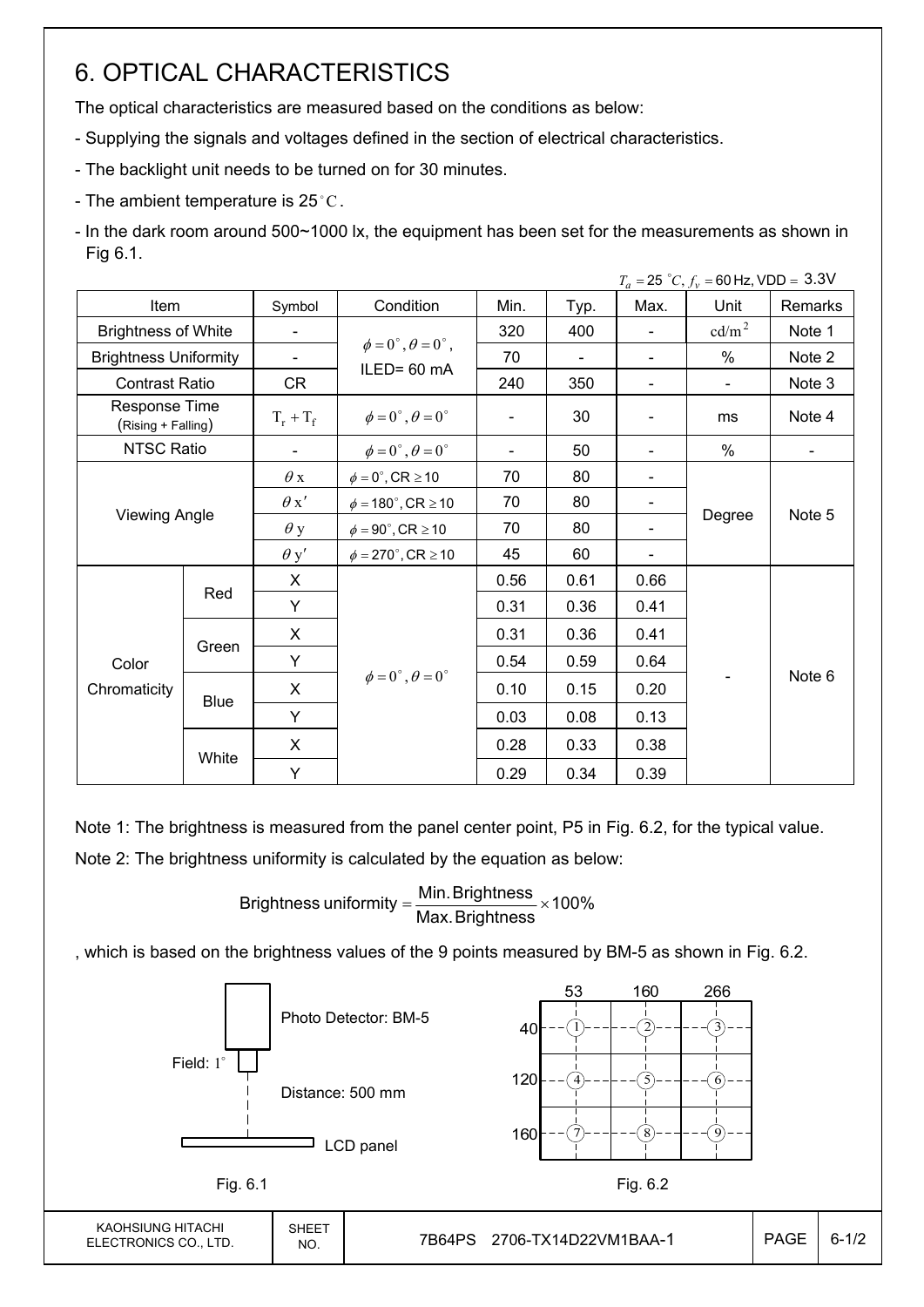Note 3: The Contrast Ratio is measured from the center point of the panel, P5, and defined as the following equation:

> Brightness of Black  $CR =$ Brightness of White

Note 4: The definition of response time is shown in Fig. 6.3. The rising time is the period from 90% brightness to 10% brightness when the data is from white to black. Oppositely, Falling time is the period from 10% brightness rising to 90% brightness.



Note 5: The definition of viewing angle is shown in Fig. 6.4. Angle  $\phi$  is used to represent viewing directions, for instance,  $\phi = 270^\circ$  means 6 o'clock, and  $\phi = 0^\circ$  means 3 o'clock. Moreover, angle  $\theta$  is used to represent viewing angles from axis Z toward plane XY.

 The viewing direction of this display is 6 o'clock, which means that a photograph with gray scale would not be reversed in color and the brightness change would be less from this direction. However, the best contrast peak would be located at 12 o'clock.





Note 6: The color chromaticity is measured from the center point of the panel, P5, as shown in Fig. 6.2.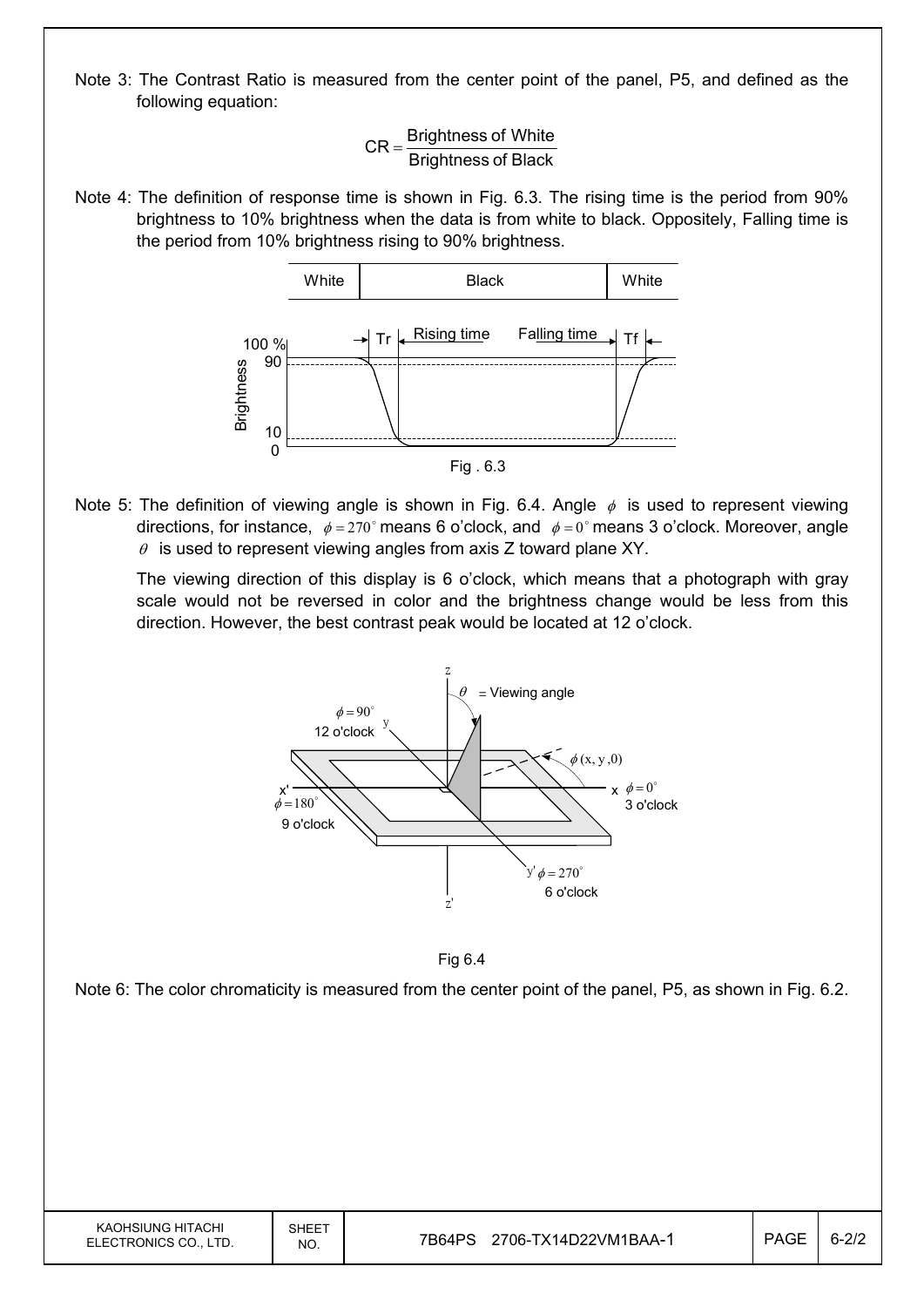# 7 BLOCK DIAGRAM



Note1: Signals are CLK, Hsync, Vsync, DE, MODE, U/D, L/R and RGB data bus.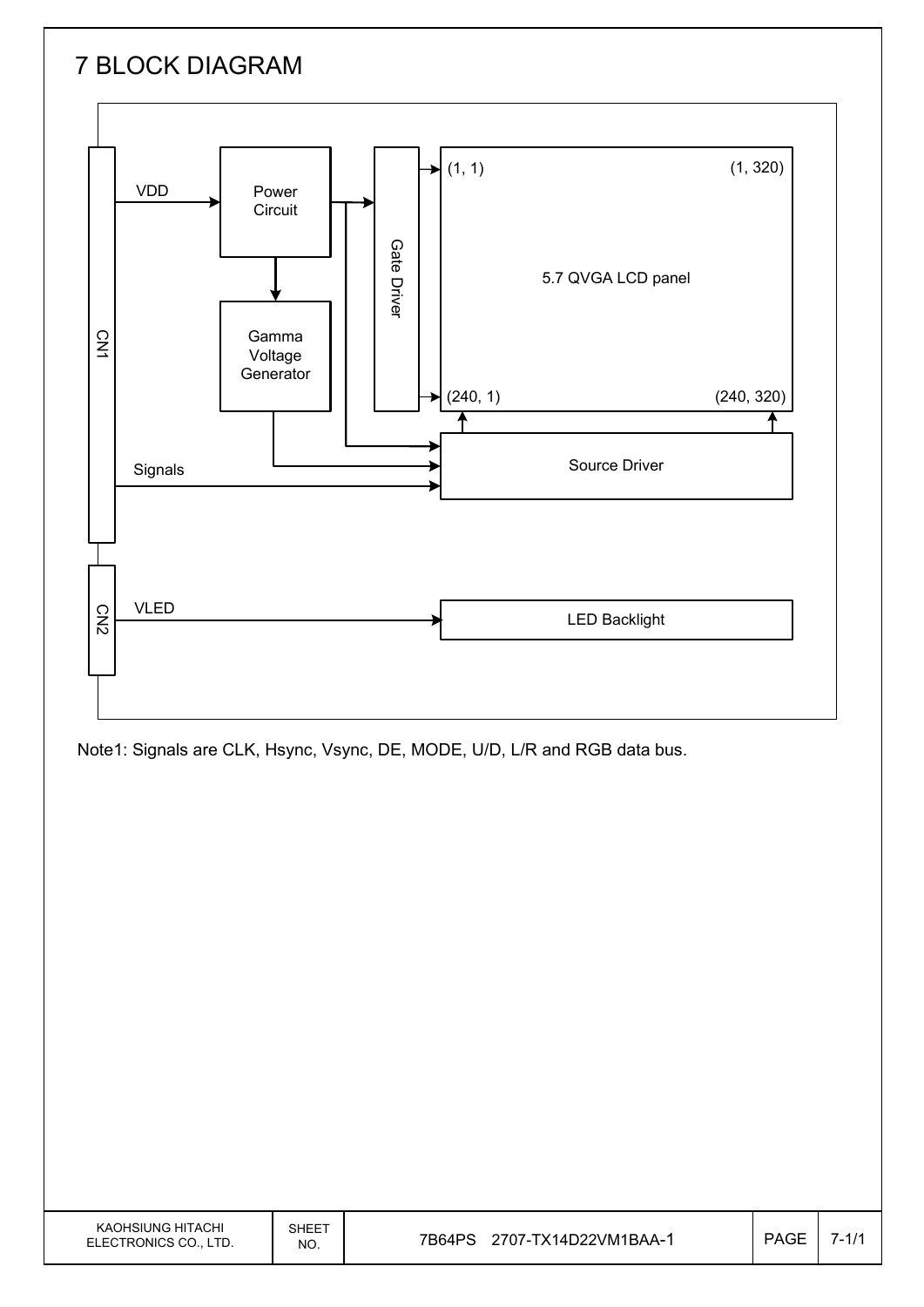## 8. RELIABILITY TESTS

| <b>Test Item</b>               | Condition                                                                                                                                |                                                                          |
|--------------------------------|------------------------------------------------------------------------------------------------------------------------------------------|--------------------------------------------------------------------------|
| <b>High Temperature</b>        | 1) Operating<br>2) 70 $^{\circ}$ C                                                                                                       | 240 hrs                                                                  |
| Low Temperature                | 1) Operating<br>2) -20 $^{\circ}$ C                                                                                                      | 240 hrs                                                                  |
| <b>High Temperature</b>        | 1) Storage<br>2) $80^{\circ}$ C                                                                                                          | 240 hrs                                                                  |
| Low Temperature                | 1) Storage<br>2) -30 $^{\circ}$ C                                                                                                        | 240 hrs                                                                  |
| <b>Heat Cycle</b>              | 1) Operating<br>2) $-20$ °C $-70$ °C<br>3) 3hrs~1hr~3hrs                                                                                 | 240 hrs                                                                  |
| <b>Thermal Shock</b>           | 1) Non-Operating<br>2) -35 $^{\circ}$ C $\leftrightarrow$ 85 $^{\circ}$ C<br>3) 0.5 hr ↔ 0.5 hr                                          | 240 hrs                                                                  |
| High Temperature &<br>Humidity | 1) Operating<br>2) 40°C & 85%RH<br>3) Without condensation<br>4) Note 3                                                                  | 240 hrs                                                                  |
| Vibration                      | 1) Non-Operating<br>2) 20~200 Hz<br>3) 3G<br>4) X, Y, and Z directions                                                                   | 1 hr for each direction                                                  |
| <b>Mechanical Shock</b>        | 1) Non-Operating<br>2) 10 ms<br>3) 50G<br>4) $\pm X$ , $\pm Y$ and $\pm Z$ directions                                                    |                                                                          |
| <b>ESD</b>                     | 1) Operating<br>2) Tip: 200 pF, 250 $\Omega$<br>3) Air discharge for glass: $\pm$ 8KV<br>4) Contact discharge for metal frame: $\pm$ 8KV | 1) Glass: 9 points<br>2) Metal frame: 8 points<br>3) Connector: all pins |

Note 1: Display functionalities are inspected under the conditions defined in the specification after the reliability tests.

- Note 2: The display is not guaranteed for use in corrosive gas environments.
- Note 3: Under the condition of high temperature & humidity, if the temperature is higher than 40 °C, the humidity needs to be reduced as Fig. 8.1 shown.
- Note 4: All pins of LCD interface(CN1) have been tested by  $\pm$  100V contact discharge of ESD under non-operating condition.

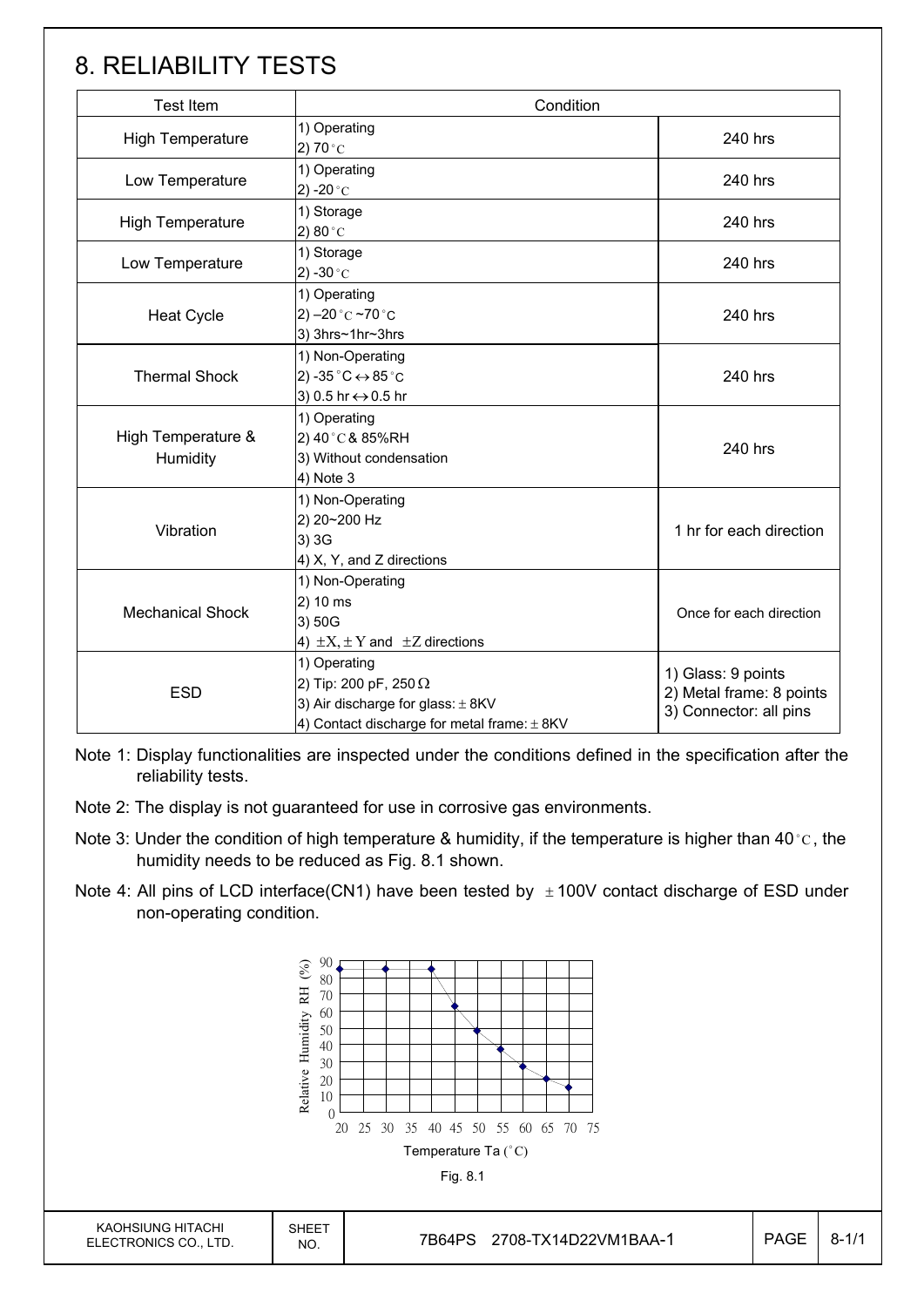# 9. LCD INTERFACE

## 9.1 INTERFACE PIN CONNECTIONS

The display interface connector (CN1) is FA5B040HP1R3000 (JAE), and Pin assignment is as below:

| Pin No.        | Symbol         | Signal                                         | Pin No. | Symbol         | Signal                                               |
|----------------|----------------|------------------------------------------------|---------|----------------|------------------------------------------------------|
| 1              | <b>VDD</b>     | Supply voltage                                 | 21      | G <sub>4</sub> | Green data                                           |
| $\overline{2}$ | <b>VDD</b>     | Supply voltage                                 | 22      | G <sub>3</sub> | Green data                                           |
| 3              | U/D            | H: Up to down (Default)<br>L: Down to up       | 23      | <b>GND</b>     | Ground                                               |
| 4              | L/R            | H: Right to left (Default)<br>L: Left to right | 24      | G <sub>2</sub> | Green data                                           |
| 5              | <b>VSYNC</b>   | Vertical synchronous signal                    | 25      | G <sub>1</sub> | Green data                                           |
| 6              | DE             | Data enable                                    | 26      | G <sub>0</sub> | Green data (LSB)                                     |
| $\overline{7}$ | <b>GND</b>     | Ground                                         | 27      | <b>GND</b>     | Ground                                               |
| 8              | <b>CLK</b>     | Dot clock                                      | 28      | R <sub>5</sub> | Red data (MSB)                                       |
| 9              | <b>GND</b>     | Ground                                         | 29      | R <sub>4</sub> | Red data                                             |
| 10             | <b>HSYNC</b>   | Horizontal synchronous signal                  | 30      | R <sub>3</sub> | Red data                                             |
| 11             | <b>GND</b>     | Ground                                         | 31      | <b>GND</b>     | Ground                                               |
| 12             | B <sub>5</sub> | Blue data (MSB)                                | 32      | R <sub>2</sub> | Red data                                             |
| 13             | <b>B4</b>      | Blue data                                      | 33      | R <sub>1</sub> | Red data                                             |
| 14             | B <sub>3</sub> | Blue data                                      | 34      | R <sub>0</sub> | Red data (LSB)                                       |
| 15             | <b>GND</b>     | Ground                                         | 35      | <b>MODE</b>    | H: Data enable mode (Default)<br>L: Synchronous mode |
| 16             | <b>B2</b>      | Blue data                                      | 36      | <b>GND</b>     | Ground                                               |
| 17             | <b>B1</b>      | Blue data                                      | 37      | N.C.           | No Connection                                        |
| 18             | B <sub>0</sub> | Blue data (LSB)                                | 38      | N.C.           | No Connection                                        |
| 19             | <b>GND</b>     | Ground                                         | 39      | N.C.           | No Connection                                        |
| 20             | G <sub>5</sub> | Green data (MSB)                               | 40      | N.C.           | No Connection                                        |

The backlight connector (CN2) is BHR-03VS-1 made by JST, and pin assignment is as below:

| Pin No. | Symbol                | Signal |  |  |
|---------|-----------------------|--------|--|--|
|         | VLED                  | 12VDC  |  |  |
|         | N.C.<br>No connection |        |  |  |
|         | <b>GND</b>            | Ground |  |  |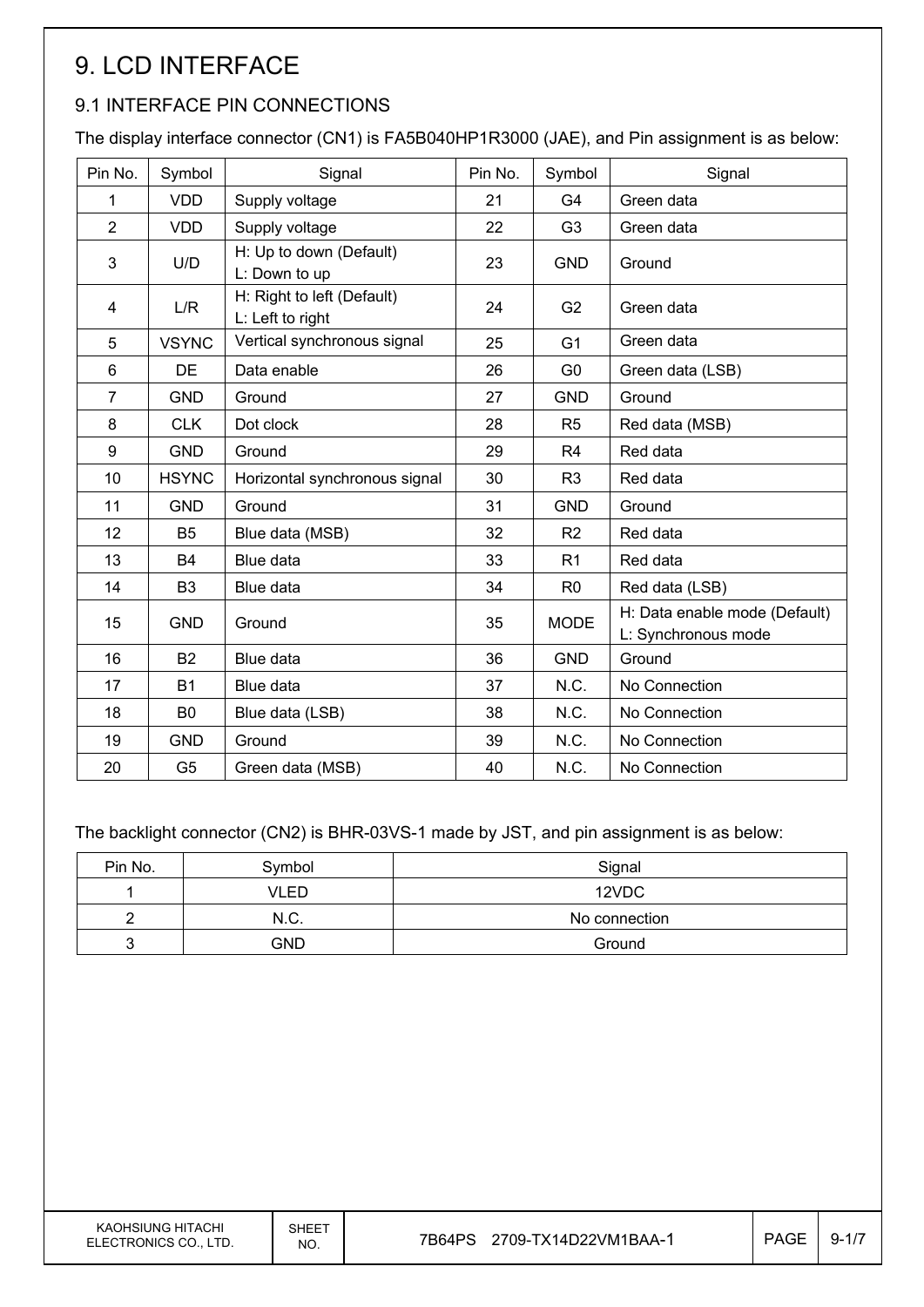### 9.2 TIMING CHART

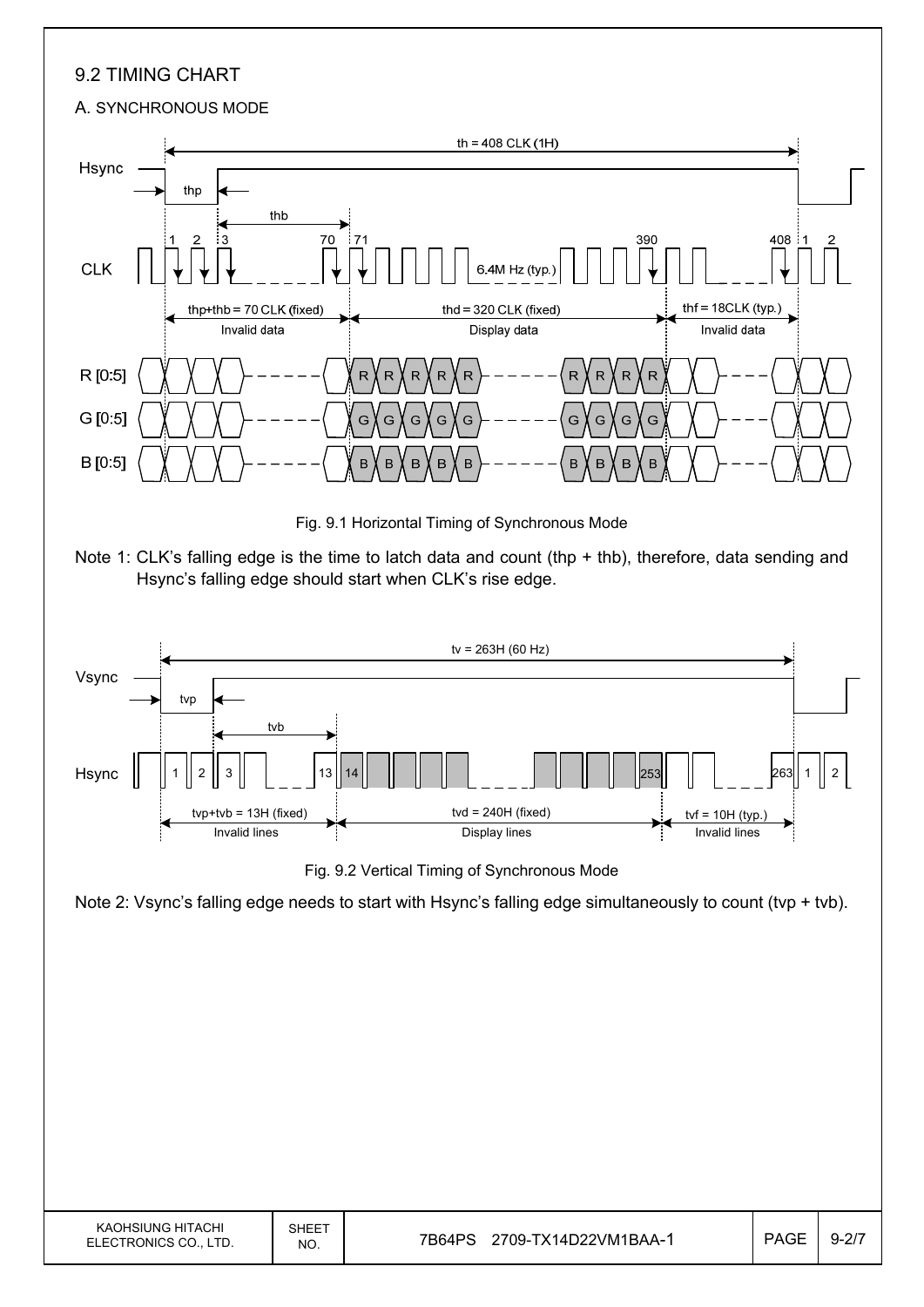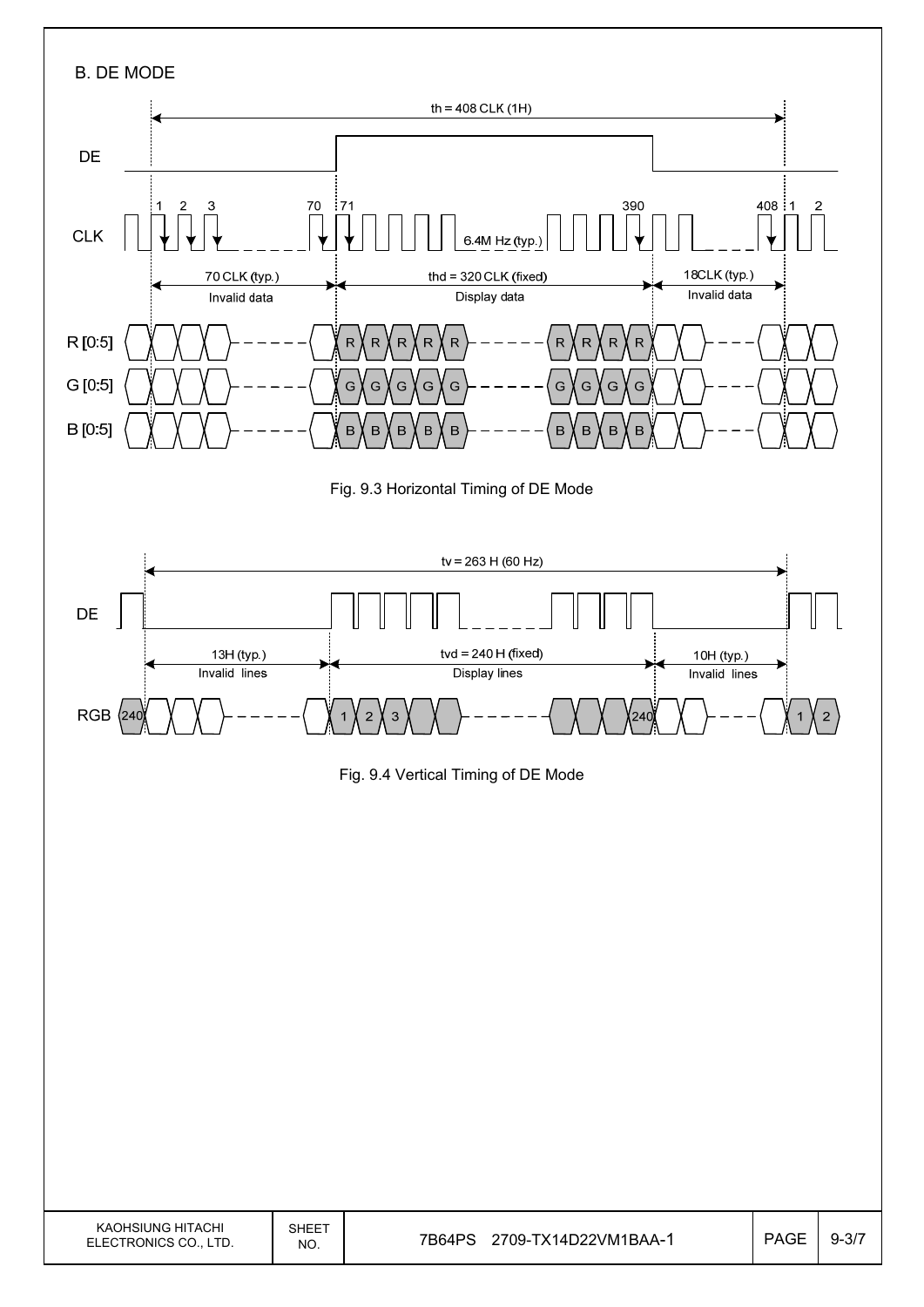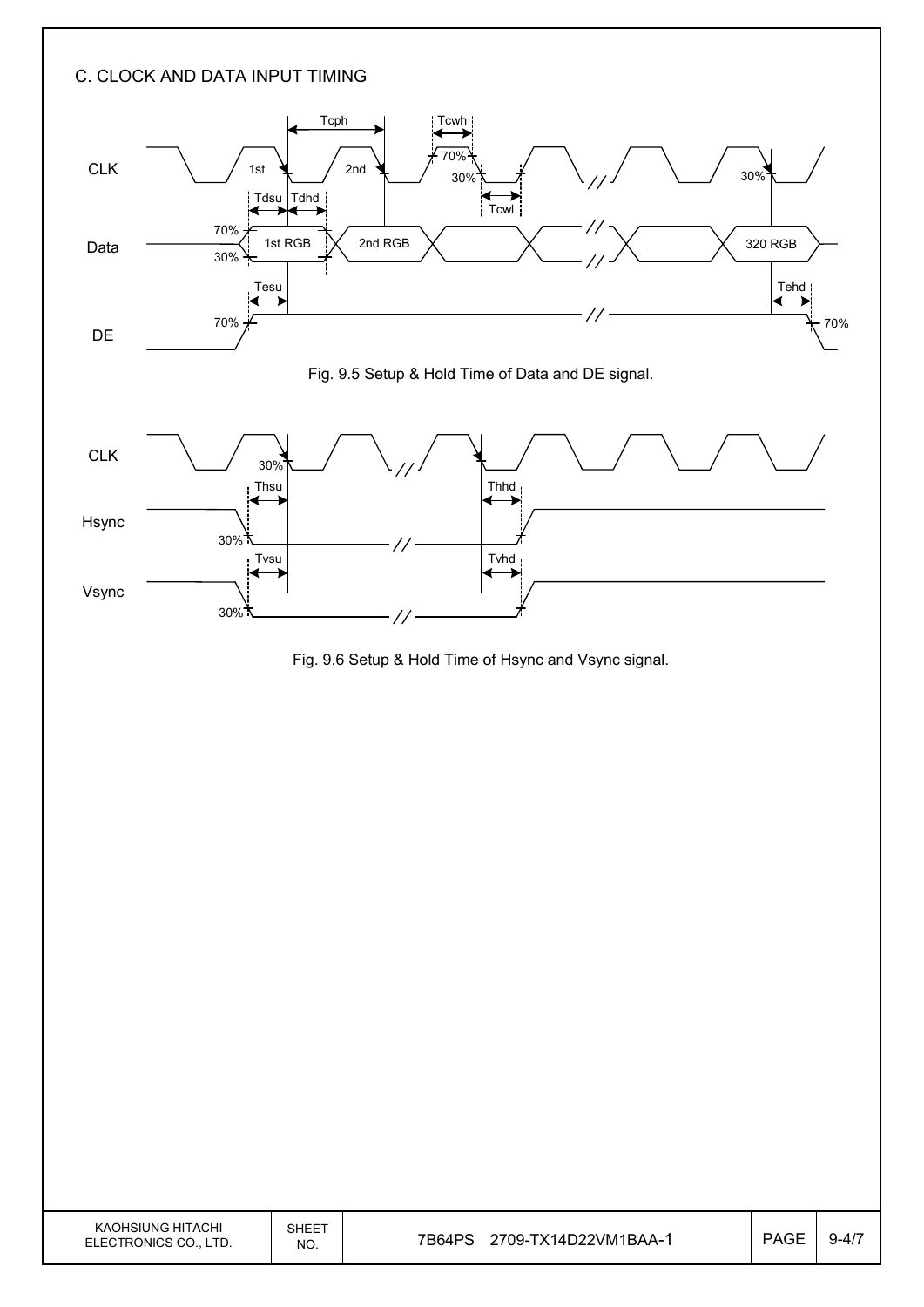### 9.3 TIME TABLE

The column of timing sets including minimum, typical, and maximum as below are based on the best optical performance, frame frequency (Vsync) = 60 Hz to define. If 60 Hz is not the aim to set, 54~66 Hz for Vsync is recommended to apply for better performance by other parameter combination as the definitions in section 5.1.

#### A. SYNCHRONOUS MODE

| Item  |                            | Symbol      | Min. | Typ.           | Max. | Unit       |
|-------|----------------------------|-------------|------|----------------|------|------------|
|       | <b>CLK Frequency</b>       | fclk        | 6.2  | 6.4            | 12.1 | M Hz       |
|       | Display Data               | thd         | 320  | 320            | 320  |            |
|       | Cycle Time                 | th          | 406  | 408            | 560  |            |
| Hsync | Pulse Width                | thp         | 1    | $\overline{2}$ | 10   | <b>CLK</b> |
|       | Pulse Width and Back Porch | $thp + thb$ | 70   | 70             | 70   |            |
|       | <b>Front Porch</b>         | thf         | 16   | 18             | 170  |            |
|       | Display Line               | tvd         | 240  | 240            | 240  |            |
|       | Cycle Time                 | tv          | 254  | 263            | 360  |            |
| Vsync | Pulse Width                | tvp         |      | $\overline{2}$ | 10   | H          |
|       | Pulse Width and Back Porch | $typ + tvb$ | 13   | 13             | 13   |            |
|       | <b>Front Porch</b>         | tvf         |      | 10             | 107  |            |

#### B. DE MODE

|            | <b>Item</b>          | Symbol | Min. | Typ. | Max. | Unit       |  |
|------------|----------------------|--------|------|------|------|------------|--|
| Horizontal | <b>CLK Frequency</b> | fclk   | 6.2  | 6.4  | 12.1 | M Hz       |  |
|            | Display Data         | thd    | 320  | 320  | 320  | <b>CLK</b> |  |
|            | Cycle Time           | th     | 406  | 408  | 560  |            |  |
| Vertical   | Display Data         | tvd    | 240  | 240  | 240  |            |  |
|            | Cycle Time           | tv     | 254  | 263  | 360  | Н          |  |

#### C. CLOCK AND DATA INPUT TIMING

| Item       |                  | Symbol      | Min.  | Typ.                     | Max.                         | Unit |
|------------|------------------|-------------|-------|--------------------------|------------------------------|------|
|            | Duty             | Tcwh        | 40    | 50                       | 60                           | %    |
| <b>CLK</b> | Cycle Time       | Tcph        | 29.23 | 39.68                    | $\overline{\phantom{a}}$     |      |
|            | Setup Time       | Tvsu        | 8     | $\overline{\phantom{a}}$ |                              |      |
| Vsync      | <b>Hold Time</b> | Tyhd        | 8     | $\overline{\phantom{a}}$ | $\overline{\phantom{0}}$     |      |
| Hsync      | Setup Time       | Thsu        | 8     | $\overline{\phantom{a}}$ | $\qquad \qquad \blacksquare$ |      |
|            | <b>Hold Time</b> | <b>Thhd</b> | 8     | $\overline{\phantom{a}}$ | -                            | ns   |
|            | Setup Time       | Tdsu        | 8     |                          |                              |      |
| Data       | <b>Hold Time</b> | Tdhd        | 8     | $\overline{\phantom{a}}$ | $\qquad \qquad \blacksquare$ |      |
|            | Setup Time       | Tesu        | 8     | $\overline{\phantom{a}}$ | $\overline{\phantom{0}}$     |      |
| <b>DE</b>  | <b>Hold Time</b> | Tehd        | 8     |                          |                              |      |

KAOHSIUNG HITACHI ELECTRONICS CO., LTD.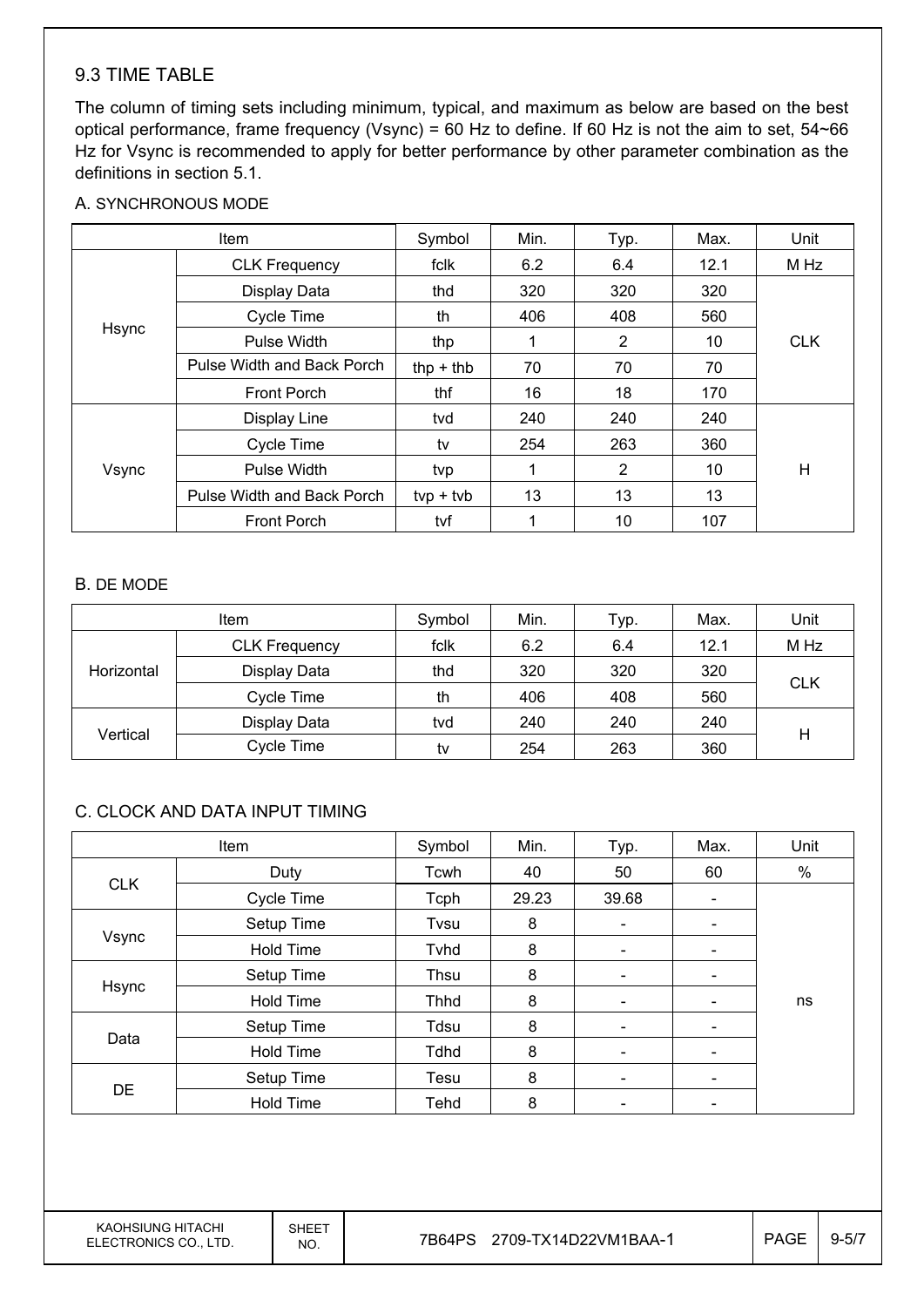### 9.4 POWER SEQUENCE

![](_page_14_Figure_1.jpeg)

Fig. 9.7 Power Sequence Timing

- Note 1: In order to avoid any damages, VDD has to be applied before all other signals. The opposite is true for power Off where VDD has to be remained on until all other signals have been switch off. The recommended time period is 1 second. Hot plugging might cause display damage due to incorrect power sequence, please pay attention on interface connecting before power on.
- Note 2: In order to avoid showing uncompleted patterns in transient state. It is recommended that switching the backlight on is delayed for 1 second after the signals have been applied. The opposite is true for power Off where the backlight has to be switched off 1 second before the signals are removed.

### 9.5 SCAN DIRECTION

Scan direction is available to be switched as below by setting CN1's U/D and L/R pins.

![](_page_14_Picture_7.jpeg)

| (1, 320)   | (1,      |
|------------|----------|
| HITACHI    |          |
| (240, 320) | (240, 1) |

![](_page_14_Picture_11.jpeg)

Fig. 9.8 Normal Scan (U/D: High; L/R: High) Fig. 9.9 Vertical reverse (U/D: Low; L/R: High)

| (240, 320)     | (240, 1) |
|----------------|----------|
| <b>HITACHI</b> |          |
| (1, 320)       | (1, 1)   |

Fig. 9.10 Horizontal reverse (U/D: High; L/R: Low) Fig. 9.11 Rotation of 180 degree (U/D: Low; L/R: Low)

| KAOHSIUNG HITACHI     |
|-----------------------|
| ELECTRONICS CO., LTD. |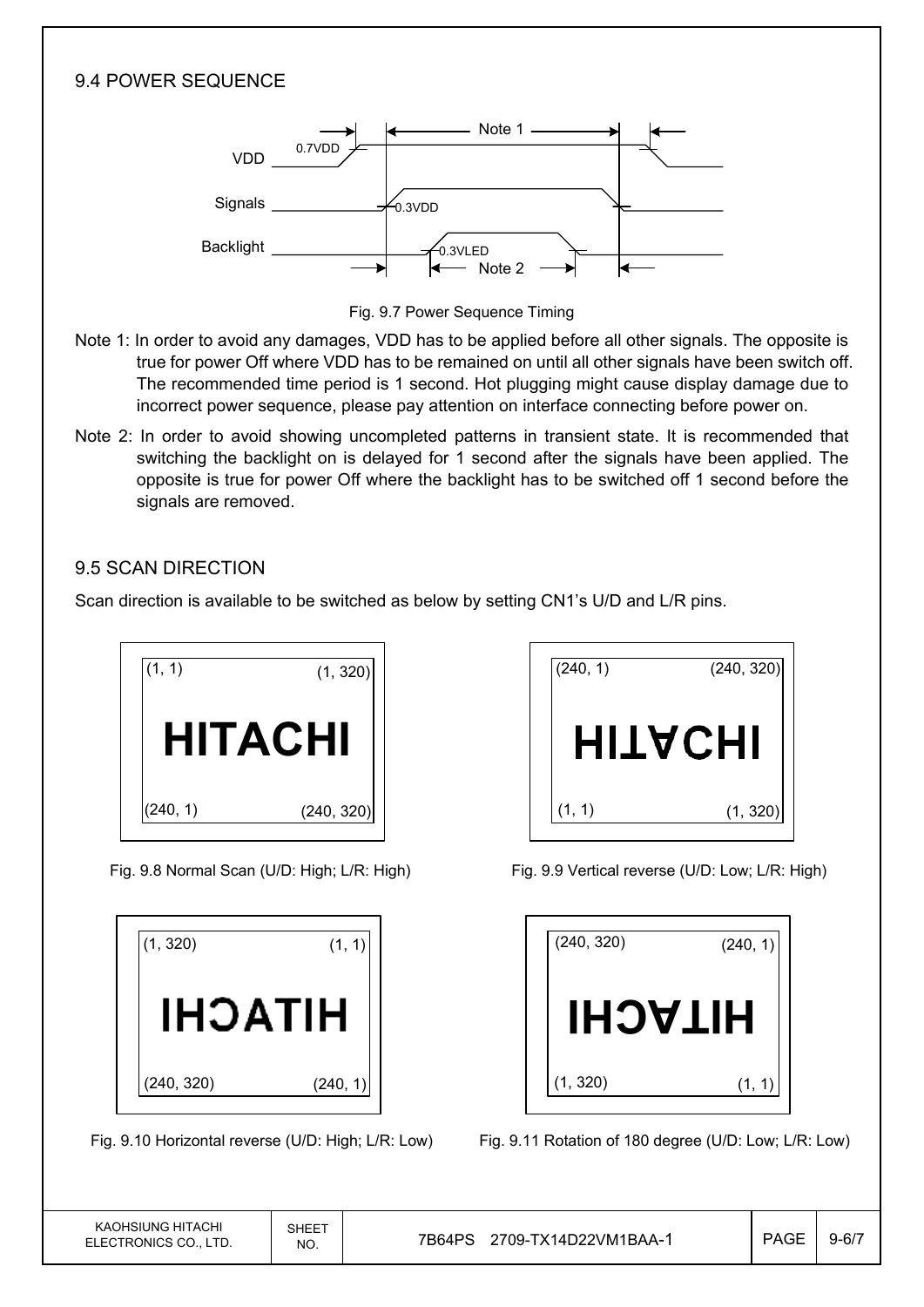## 9.6 DATA INPUT for DISPLAY COLOR

|              | COLOR &                  |                |                    |                             |                     |                                  |                |                |                | Data Signal          |                |                |                      |                             |                |                          |                             |                          |                      |
|--------------|--------------------------|----------------|--------------------|-----------------------------|---------------------|----------------------------------|----------------|----------------|----------------|----------------------|----------------|----------------|----------------------|-----------------------------|----------------|--------------------------|-----------------------------|--------------------------|----------------------|
|              | Gray Scale               | R <sub>5</sub> | R4                 | R <sub>3</sub>              | R2                  | R <sub>1</sub>                   | R <sub>0</sub> | G <sub>5</sub> | G4             | G <sub>3</sub>       | G <sub>2</sub> | G <sub>1</sub> | G <sub>0</sub>       | <b>B5</b>                   | <b>B4</b>      | B <sub>3</sub>           | <b>B2</b>                   | <b>B1</b>                | B <sub>0</sub>       |
|              | <b>Black</b>             | $\mathbf 0$    | 0                  | 0                           | $\mathbf 0$         | $\mathbf 0$                      | $\mathbf 0$    | $\mathbf 0$    | $\overline{0}$ | $\mathbf 0$          | $\mathbf 0$    | $\mathbf 0$    | $\mathbf 0$          | $\mathbf 0$                 | $\mathbf 0$    | $\mathbf 0$              | 0                           | $\mathbf 0$              | $\mathbf 0$          |
|              | Red(0)                   | 1              | $\mathbf{1}$       | 1                           | 1                   | 1                                | 1              | $\mathbf 0$    | $\mathbf 0$    | 0                    | 0              | 0              | 0                    | $\mathbf 0$                 | $\mathbf 0$    | $\mathbf 0$              | 0                           | $\mathbf 0$              | 0                    |
|              | Green (0)                | 0              | 0                  | 0                           | 0                   | 0                                | $\mathbf 0$    | 1              | $\mathbf 1$    | 1                    | 1              | 1              | 1                    | $\mathbf 0$                 | $\mathbf 0$    | $\mathbf 0$              | 0                           | 0                        | 0                    |
| <b>Basic</b> | Blue $(0)$               | $\overline{0}$ | 0                  | 0                           | 0                   | $\overline{0}$                   | $\mathbf 0$    | $\mathbf 0$    | $\mathbf 0$    | 0                    | $\mathbf 0$    | 0              | 0                    | 1                           | $\mathbf{1}$   | $\mathbf{1}$             | 1                           | 1                        | 1                    |
| Color        | Cyan                     | $\mathbf 0$    | 0                  | 0                           | $\mathbf 0$         | 0                                | 0              | 1              | 1              | 1                    | 1              | 1              | 1                    | 1                           | 1              | 1                        | 1                           | 1                        | 1                    |
|              | Magenta                  | 1              | 1                  | $\mathbf{1}$                | 1                   | 1                                | 1              | $\pmb{0}$      | $\mathbf 0$    | 0                    | 0              | 0              | $\mathbf 0$          | 1                           | 1              | $\mathbf{1}$             | 1                           | 1                        | 1                    |
|              | Yellow                   | $\overline{1}$ | $\mathbf{1}$       | $\mathbf{1}$                | 1                   | $\overline{1}$                   | 1              | $\mathbf{1}$   | $\mathbf 1$    | $\mathbf{1}$         | $\overline{1}$ | 1              | $\mathbf 1$          | 0                           | $\mathbf 0$    | $\mathbf 0$              | 0                           | 0                        | 0                    |
|              | White                    | 1              | 1                  | 1                           | 1                   | 1                                | 1              | 1              | 1              | 1                    | 1              | 1              | 1                    | 1                           | 1              | 1                        | 1                           | 1                        | 1                    |
|              | <b>Black</b>             | 0              | 0                  | 0                           | 0                   | 0                                | $\mathbf 0$    | 0              | 0              | 0                    | 0              | 0              | 0                    | 0                           | $\mathbf 0$    | 0                        | 0                           | 0                        | 0                    |
|              | Red (62)                 | $\overline{0}$ | 0                  | 0                           | 0                   | $\mathbf 0$                      | $\mathbf{1}$   | $\mathbf 0$    | $\mathbf 0$    | 0                    | $\overline{0}$ | 0              | $\overline{0}$       | $\mathbf 0$                 | $\overline{0}$ | $\mathbf 0$              | 0                           | 0                        | $\mathbf 0$          |
|              | Red (61)                 | 0              | 0                  | 0                           | 0                   | 1                                | $\mathbf 0$    | $\mathbf 0$    | $\mathbf 0$    | 0                    | 0              | 0              | 0                    | $\mathbf 0$                 | $\mathbf 0$    | $\mathbf 0$              | 0                           | 0                        | 0                    |
| Red          |                          | $\blacksquare$ | $\ddot{\cdot}$     | $\blacksquare$<br>ä.        | $\ddot{\cdot}$      | $\ddot{\cdot}$                   |                | $\ddot{\cdot}$ | $\blacksquare$ |                      |                |                | $\ddot{\cdot}$       | $\ddot{\phantom{a}}$        |                |                          |                             | $\cdot$                  | $\ddot{\cdot}$       |
|              |                          | $\blacksquare$ | $\cdot$<br>$\cdot$ | $\blacksquare$<br>$\bullet$ | $\cdot$<br>٠        | $\blacksquare$<br>$\blacksquare$ | $\blacksquare$ | $\ddot{\cdot}$ | $\blacksquare$ | $\blacksquare$<br>×, | $\cdot$<br>٠   | $\cdot$<br>×,  | $\cdot$<br>٠         | $\blacksquare$<br>$\bullet$ | $\ddot{\cdot}$ | $\overline{\phantom{a}}$ | $\blacksquare$<br>$\bullet$ | $\overline{\phantom{a}}$ | $\cdot$<br>٠         |
|              | Red (1)                  | 1              | 1                  | $\mathbf{1}$                | 1                   | $\mathbf{1}$                     | $\mathbf 0$    | $\mathbf 0$    | $\mathbf 0$    | $\overline{0}$       | $\mathbf 0$    | $\mathbf 0$    | $\overline{0}$       | $\mathbf 0$                 | $\mathbf 0$    | $\mathbf 0$              | $\mathbf 0$                 | 0                        | $\mathbf 0$          |
|              | Red (0)                  | 1              | 1                  | 1                           | 1                   | 1                                | 1              | $\mathbf 0$    | 0              | 0                    | 0              | 0              | 0                    | $\mathbf 0$                 | $\mathbf 0$    | $\mathbf 0$              | 0                           | 0                        | 0                    |
|              | <b>Black</b>             | 0              | 0                  | 0                           | 0                   | 0                                | $\mathbf 0$    | $\mathbf 0$    | $\mathbf 0$    | 0                    | $\mathbf 0$    | 0              | 0                    | $\mathbf 0$                 | $\mathbf 0$    | $\mathbf 0$              | 0                           | 0                        | 0                    |
|              | Green (62)               | $\mathbf 0$    | 0                  | $\mathbf 0$                 | 0                   | $\overline{0}$                   | $\overline{0}$ | 0              | $\overline{0}$ | 0                    | $\mathbf 0$    | 0              | $\mathbf{1}$         | $\mathbf 0$                 | $\overline{0}$ | $\mathbf 0$              | 0                           | $\overline{0}$           | 0                    |
|              | Green (61)               | 0              | 0                  | 0                           | 0                   | 0                                | $\mathbf 0$    | 0              | $\mathbf 0$    | 0                    | 0              | 1              | 0                    | $\mathbf 0$                 | 0              | $\overline{0}$           | 0                           | 0                        | 0                    |
| Green        |                          | t.             | Ì.                 | t                           | $\ddot{\cdot}$      | $\ddot{\phantom{a}}$             | $\blacksquare$ | $\ddot{\cdot}$ | $\ddot{\cdot}$ |                      | $\blacksquare$ | t.             | $\ddot{\phantom{a}}$ | $\ddot{\cdot}$              | $\cdot$        | Ì.                       | t,                          | $\ddot{\cdot}$           | $\ddot{\cdot}$       |
|              | $\overline{\phantom{a}}$ | ÷,             | Ì.                 | ċ,                          | Ì.                  | $\ddot{\cdot}$                   | $\ddot{\cdot}$ | Ì.             | Ì.             | $\ddot{\cdot}$       | ÷              | $\ddot{\cdot}$ | ł,                   | ċ                           | ċ              | ÷                        | ř,                          | $\ddot{\cdot}$           | $\ddot{\cdot}$       |
|              | Green (1)                | $\mathbf 0$    | 0                  | 0                           | $\mathbf 0$         | 0                                | $\mathbf 0$    | 1              | 1              | 1                    | 1              | 1              | 0                    | $\mathbf 0$                 | $\mathbf 0$    | $\mathbf 0$              | 0                           | 0                        | $\mathbf 0$          |
|              | Green (0)                | 0              | 0                  | 0                           | 0                   | 0                                | $\mathbf 0$    | 1              | 1              | 1                    | 1              | 1              | 1                    | $\mathbf 0$                 | $\mathbf 0$    | $\mathbf 0$              | 0                           | 0                        | 0                    |
|              | <b>Black</b>             | $\mathbf 0$    | 0                  | 0                           | 0                   | $\mathbf 0$                      | $\mathbf 0$    | $\mathbf 0$    | $\mathbf 0$    | 0                    | $\mathbf 0$    | 0              | 0                    | $\mathbf 0$                 | $\mathbf 0$    | $\mathbf 0$              | 0                           | 0                        | $\mathbf 0$          |
|              | <b>Blue (62)</b>         | $\mathbf 0$    | 0                  | 0                           | 0                   | 0                                | $\mathbf 0$    | $\mathbf 0$    | $\mathbf 0$    | 0                    | $\mathbf 0$    | 0              | 0                    | 0                           | $\mathbf 0$    | $\mathbf 0$              | 0                           | 0                        | 1                    |
|              | <b>Blue (61)</b>         | 0              | 0                  | 0                           | 0                   | 0                                | 0              | 0              | $\mathbf 0$    | 0                    | 0              | 0              | 0                    | 0                           | 0              | 0                        | 0                           | 1                        | 0                    |
| <b>Blue</b>  |                          | $\blacksquare$ | $\blacksquare$     | $\blacksquare$              | $\blacksquare$      | $\blacksquare$                   | $\cdot$        | $\blacksquare$ | $\cdot$        | $\blacksquare$       | $\cdot$        | $\cdot$        | $\blacksquare$<br>×, | $\blacksquare$              | $\cdot$        | $\cdot$                  | $\blacksquare$              | $\cdot$                  | $\cdot$<br>×,        |
|              |                          |                | Ì.                 | ä,<br>٠                     | $\blacksquare$<br>٠ | $\ddot{\cdot}$                   |                | ÷,             | t,             | $\cdot$<br>$\bullet$ |                | Ì.             | $\cdot$<br>$\bullet$ | ċ                           | $\cdot$        |                          | l,<br>$\blacksquare$        | $\cdot$<br>٠.            | $\cdot$<br>$\bullet$ |
|              | Blue $(1)$               | $\mathbf 0$    | 0                  | 0                           | 0                   | 0                                | 0              | $\mathbf 0$    | $\mathbf 0$    | 0                    | 0              | 0              | 0                    | 1                           | 1              | 1                        | 1                           | 1                        | 0                    |
|              | Blue $(0)$               | $\mathbf 0$    | 0                  | $\mathbf 0$                 | 0                   | 0                                | $\mathbf 0$    | 0              | $\overline{0}$ | 0                    | 0              | $\overline{0}$ | 0                    | $\mathbf{1}$                | 1              | 1                        | 1                           | $\mathbf{1}$             | 1                    |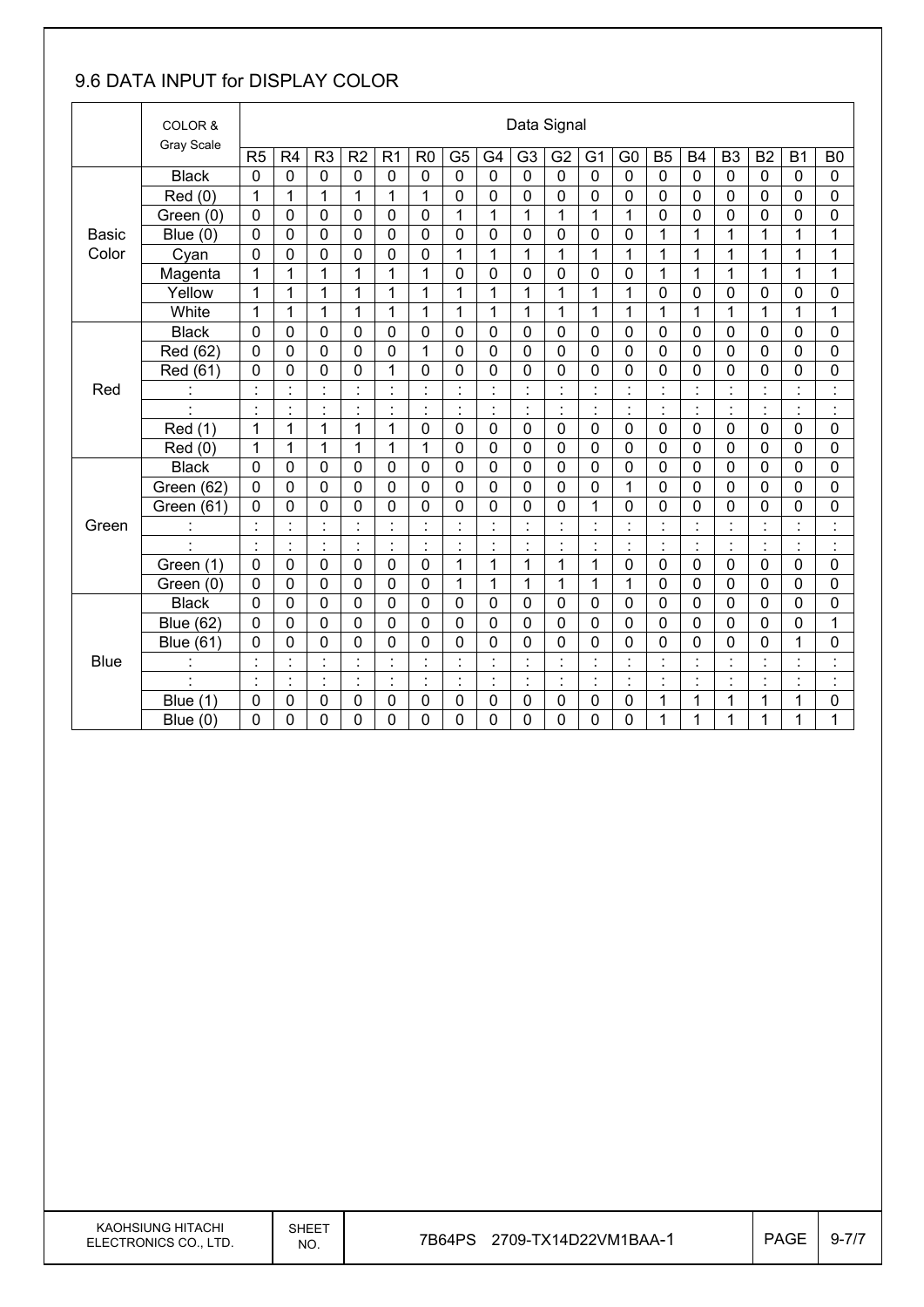## **10. OUTLINE DIMENSIONS**

![](_page_16_Figure_1.jpeg)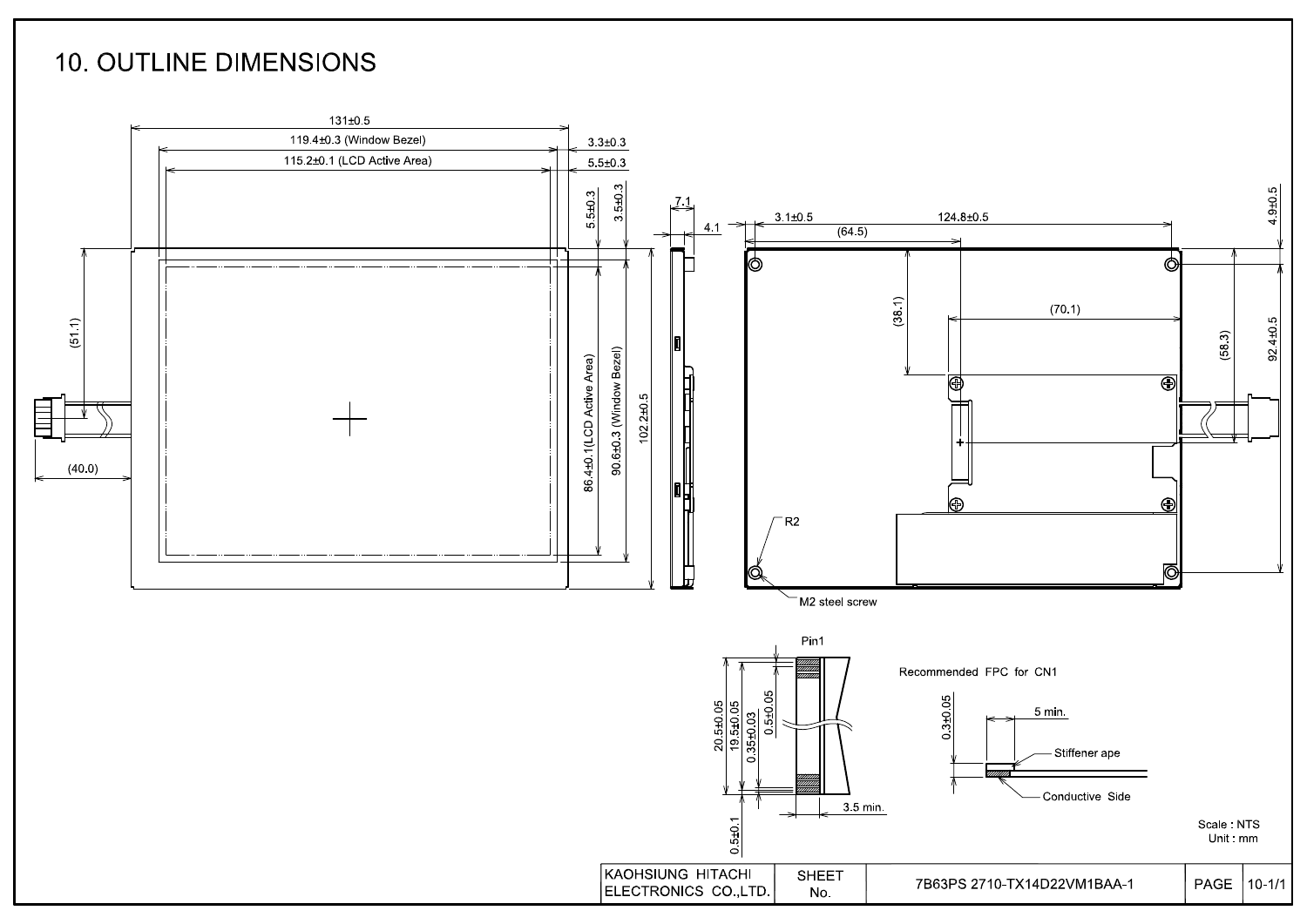## 11. APPEARANCE STANDARD

The appearance inspection is performed in a dark room around 500~1000 lx based on the conditions as below:

- The distance between inspector's eyes and display is 30 cm.
- The viewing zone is defined with angle  $\theta$  shown in Fig. 11.1 The inspection should be performed within  $45^\circ$  when display is shut down. The inspection should be performed within  $5^\circ$  when display is power on.

![](_page_17_Figure_4.jpeg)

Fig. 11.1

### 11.1 THE DEFINITION OF LCD ZONE

LCD panel is divided into 3 areas as shown in Fig.11.2 for appearance specification in next section. A zone is the LCD active area (dot area); B zone is the area, which extended 1 mm out from LCD active area; C zone is the area between B zone and metal frame.

In terms of housing design, B zone is the recommended window area customers' housing should be located in.

![](_page_17_Figure_9.jpeg)

Fig. 11.2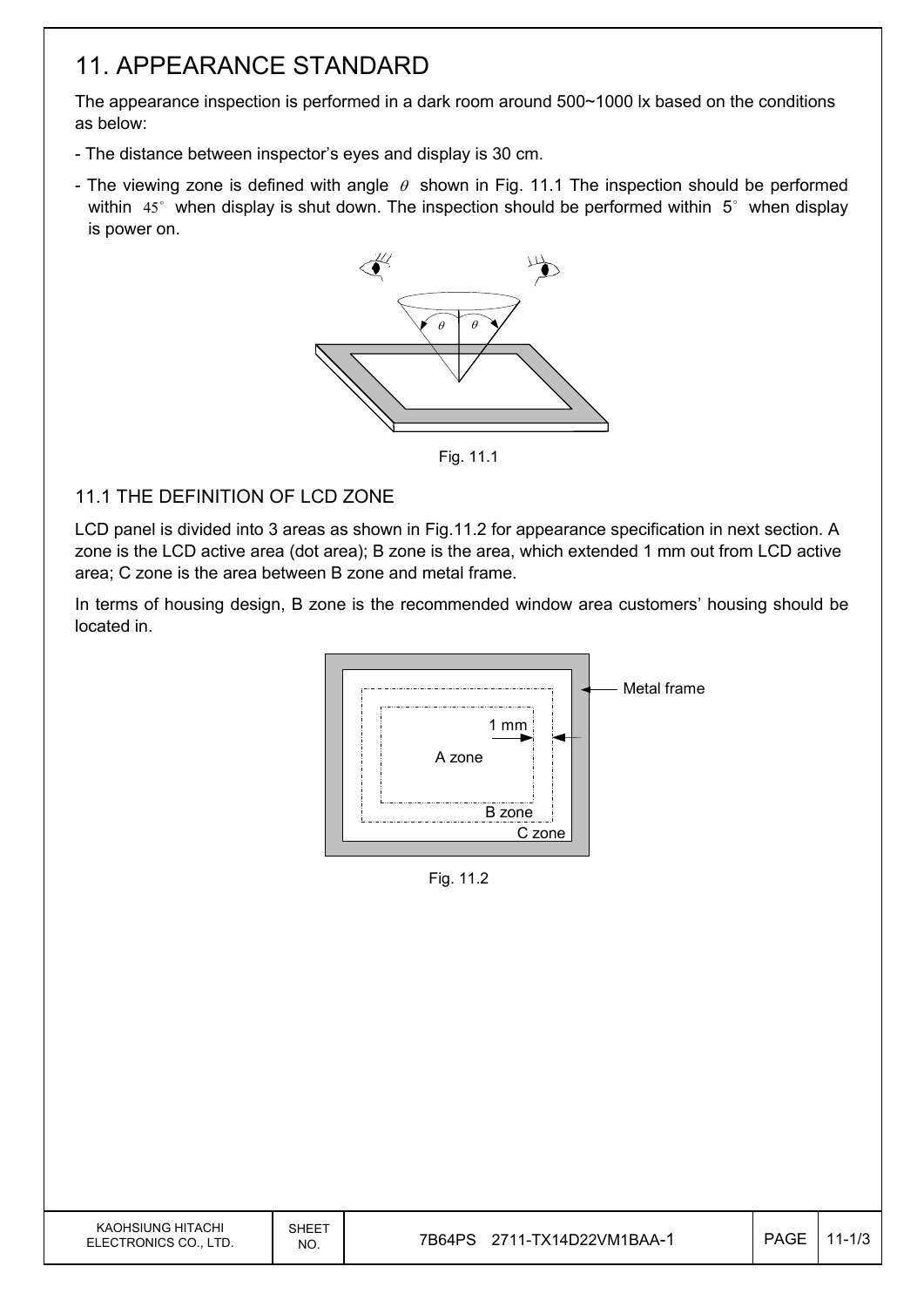### 11.2 LCD APPEARANCE SPECIFICATION

The specification as below is defined as the amount of unexpected phenomenon or material in different zones of LCD panel. The definitions of length, width and average diameter using in the table are shown in Fig. 11.3 and Fig. 11.4.

| Item                   |                                         | Applied zone |                              |                                        |                |                |      |  |
|------------------------|-----------------------------------------|--------------|------------------------------|----------------------------------------|----------------|----------------|------|--|
|                        | Length (mm)                             |              | Width (mm)                   | Maximum number                         |                | Minimum space  |      |  |
|                        | Ignored                                 |              | $W{\le}0.02$                 | Ignored                                |                |                |      |  |
| Scratches              | $L \leq 40$                             |              | $0.02\!<\!W\!\leq\!0.04$     | 10                                     |                |                | A, B |  |
|                        | $L \leq 20$                             |              | $W \le 0.04$                 | 10                                     |                | $\blacksquare$ |      |  |
| Dent                   |                                         |              |                              | Serious one is not allowed             |                |                | A    |  |
| Wrinkles in polarizer  |                                         |              |                              | Serious one is not allowed             |                |                | A    |  |
|                        | Average diameter (mm)<br>Maximum number |              |                              |                                        |                |                |      |  |
|                        | $D \leq 0.3$<br>Ignored                 |              |                              |                                        |                |                |      |  |
| Bubbles on polarizer   | $0.3\!<\!D\!\leq\!0.5$                  |              |                              |                                        | A              |                |      |  |
|                        | 0.5 < D                                 |              |                              |                                        | 3              |                |      |  |
|                        |                                         |              | Filamentous                  | (Line shape)                           |                |                |      |  |
|                        | Length (mm)                             |              |                              | Width (mm)                             |                | Maximum number |      |  |
|                        | $L \leq 2.0$                            |              | $W \le 0.03$                 |                                        | Ignored        |                | A, B |  |
|                        | $L \le 3.0$                             |              |                              | $0.03\!<\!W\!\leq\!0.05$               |                | 10             |      |  |
|                        | $L \le 2.5$                             |              | $0.05\!<\!W\!\leq\!0.1$<br>1 |                                        |                |                |      |  |
| 1) Stains              |                                         |              |                              |                                        |                |                |      |  |
| 2) Foreign Materials   | Average diameter (mm)                   |              |                              | Maximum number                         |                | Minimum Space  |      |  |
| 3) Dark Spot           | D < 0.2                                 |              |                              | Ignored                                |                |                |      |  |
|                        | $0.2 \le D < 0.3$                       |              |                              | 10                                     |                | 10 mm          | A, B |  |
|                        | $0.3 \le D < 0.4$                       |              |                              | 5                                      |                | 30 mm          |      |  |
|                        | $0.4 \leq D$                            |              | None                         |                                        |                |                |      |  |
|                        | In total                                |              |                              |                                        |                |                |      |  |
|                        |                                         |              |                              |                                        |                |                |      |  |
|                        | <b>Type</b>                             |              |                              |                                        |                | Maximum number |      |  |
|                        |                                         |              |                              | 1 dot                                  | 4              |                |      |  |
|                        | Bright dot-defect                       |              |                              | 2 adjacent dot                         | $\overline{1}$ |                |      |  |
| Dot-Defect<br>(Note 1) |                                         |              |                              | 3 adjacent dot or above<br>Not allowed |                |                |      |  |
|                        |                                         |              | In total                     |                                        | 5              |                | Α    |  |
|                        |                                         |              | 1 dot                        |                                        | 5              |                |      |  |
|                        | Dark dot-defect                         |              |                              | 2 adjacent dot                         | $\overline{2}$ |                |      |  |
|                        |                                         |              |                              | 3 adjacent dot or above                |                | Not allowed    |      |  |
|                        |                                         |              |                              | In total                               |                | 5              |      |  |
|                        | 10<br>In total                          |              |                              |                                        |                |                |      |  |

![](_page_18_Figure_3.jpeg)

KAOHSIUNG HITACHI ELECTRONICS CO., LTD.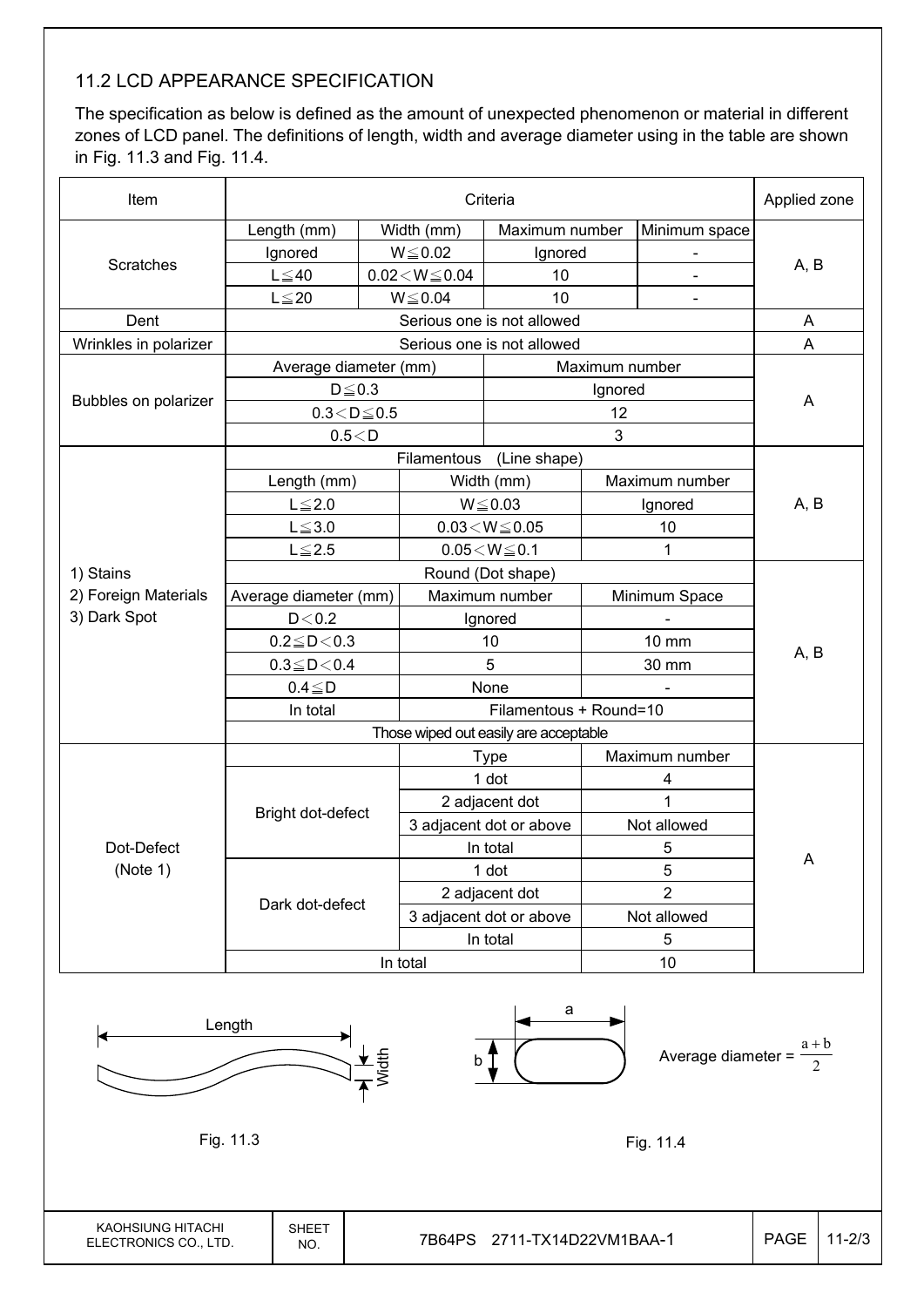Note 1: The definitions of dot defect are as below:

- The defect area of the dot must be bigger than half of a dot.
- For bright dot-defect, showing black pattern, the dot's brightness must be over 30% brighter than others.
- For dark dot-defect, showing white pattern, the dot's brightness must be under 70% darker than others.
- The definition of 1-dot-defect is the defect-dot, which is isolated and no adjacent defect-dot.
- The definition of adjacent dot is shown as Fig. 11.5.

![](_page_19_Figure_6.jpeg)

The dots colored gray are adjacent to defect-dot A.

Fig. 11.5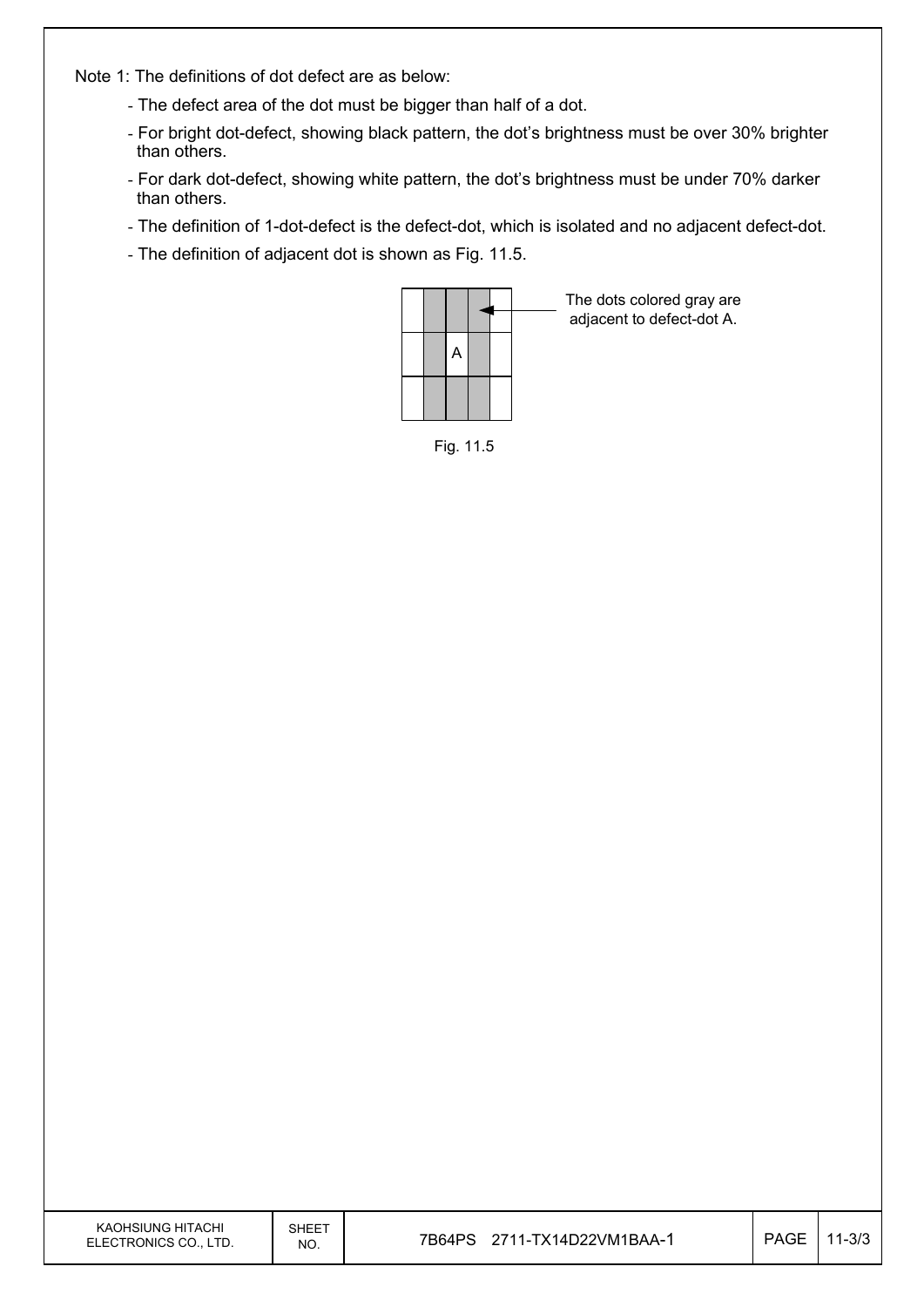## 12. PRECAUTIONS

### 12.1 PRECAUTIONS of ESD

- 1) Before handling the display, please ensure your body has been connected to ground to avoid any damages by ESD. Also, do not touch display's interface directly when assembling.
- 1) Please remove the protection film very slowly before turning on the display to avoid generating ESD.

### 12.2 PRECAUTIONS of HANDLING

- 1) In order to keep the appearance of display in good condition, please do not rub any surfaces of the displays by using sharp tools harder than 3H, especially touch panel, metal frame and polarizer.
- 2) Please do not stack the displays as this may damage the surface. In order to avoid any injuries, please avoid touching the edge of the glass or metal frame and wore gloves during handling.
- 2) Touching the polarizer or terminal pins with bare hand should be avoided to prevent staining and poor electrical contact.
- 3) Do not use any harmful chemicals such as acetone, toluene, and isopropyl alcohol to clean display's surfaces.
- 4) Please use soft cloth or absorbent cotton with ethanol to clean the display by gently wiping. Moreover, when wiping the display, please wipe it by horizontal or vertical direction instead of circling to prevent leaving scars on the display's surface, especially polarizer.
- 5) Please wipe any unknown liquids immediately such as saliva, water or dew on the display to avoid color fading or any permanent damages.
- 6) Maximum pressure to the surface of the display must be less than  $1.96 \times 10^4$  Pa. If the area of applied pressure is less than  $1 \text{ cm}^2$ , the maximum pressure must be less than 1.96N.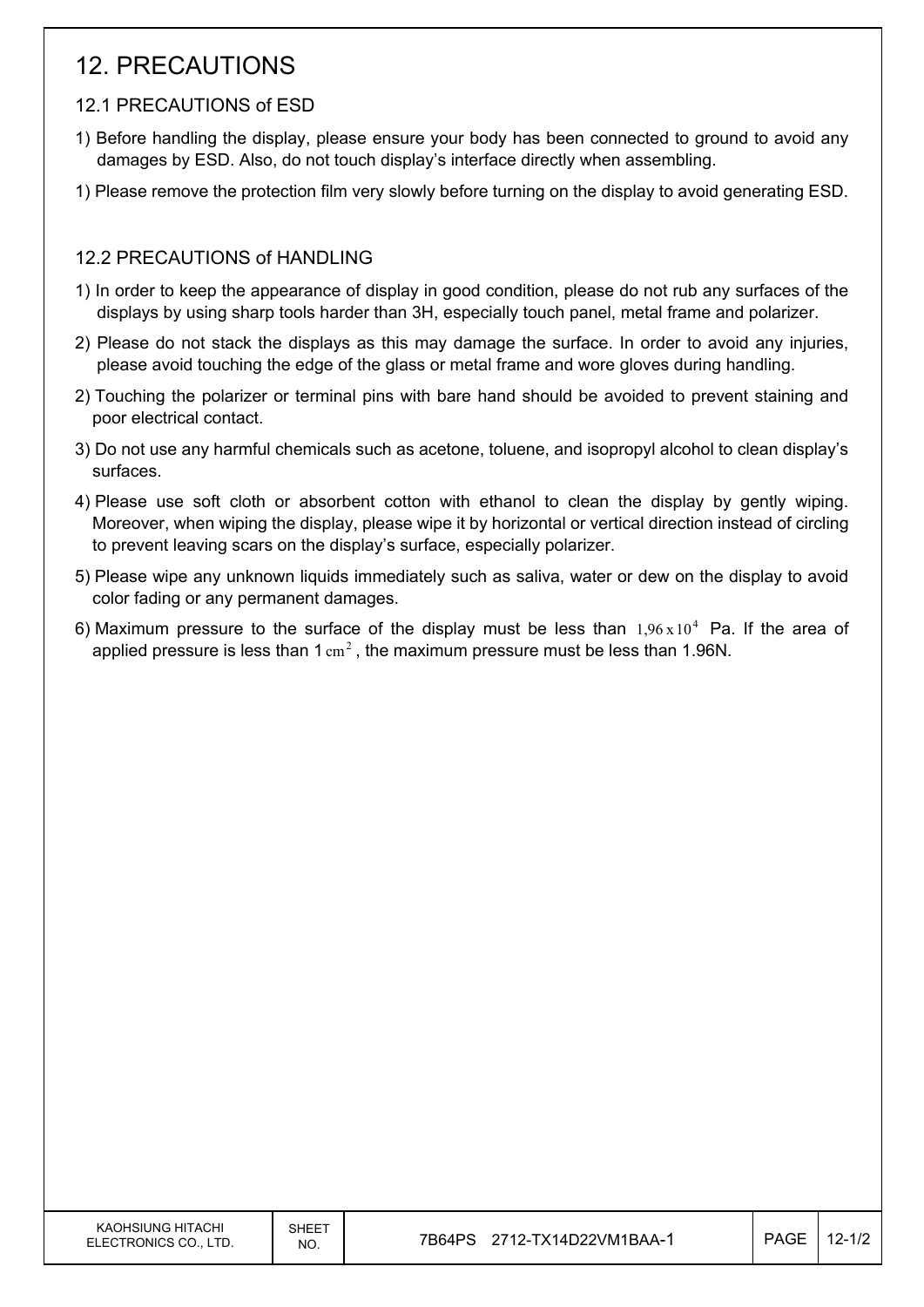### 12.3 PRECAUTIONS OF OPERATING

- 1) Please input signals and voltages to the displays according to the values defined in the section of electrical characteristics to obtain the best performance. Any voltages over than absolute maximum rating will cause permanent damages to this display. Also, any timing of the signals out of this specification would cause unexpected performance.
- 2) When the display is operating at significant low temperature, the response time will be slower than it at 25  $\mathrm{C}^{\circ}$ . In high temperature, the color will be slightly dark and blue compared to original pattern. However, these are temperature-related phenomenon of LCD and it will not cause permanent damages to the display when used within the operating temperature.
- 3) The use of screen saver or sleep mode is recommended when static images are likely for long periods of time. This is to avoid the possibility of image sticking.
- 4) Spike noise can cause malfunction of the circuit. The recommended limitation of spike noise is no bigger than  $\pm$  100 mV.

### 12.4 PRECAUTIONS of STORAGE

If the displays are going to be stored for years, please be aware the following notices.

- 1) Please store the displays in a dark room to avoid any damages from sunlight and other sources of UV light.
- 2) The recommended long term storage temperature is between 10  $\text{C}^{\circ} \sim 35 \text{ C}^{\circ}$  and 55%~75% humidity to avoid causing bubbles between polarizer and LCD glasses, and polarizer peeling from LCD glasses.
- 3) It would be better to keep the displays in the container, which is shipped from Hitachi, and do not unpack it.
- 4) Please do not stick any labels on the display surface for a long time, especially on the polarizer.